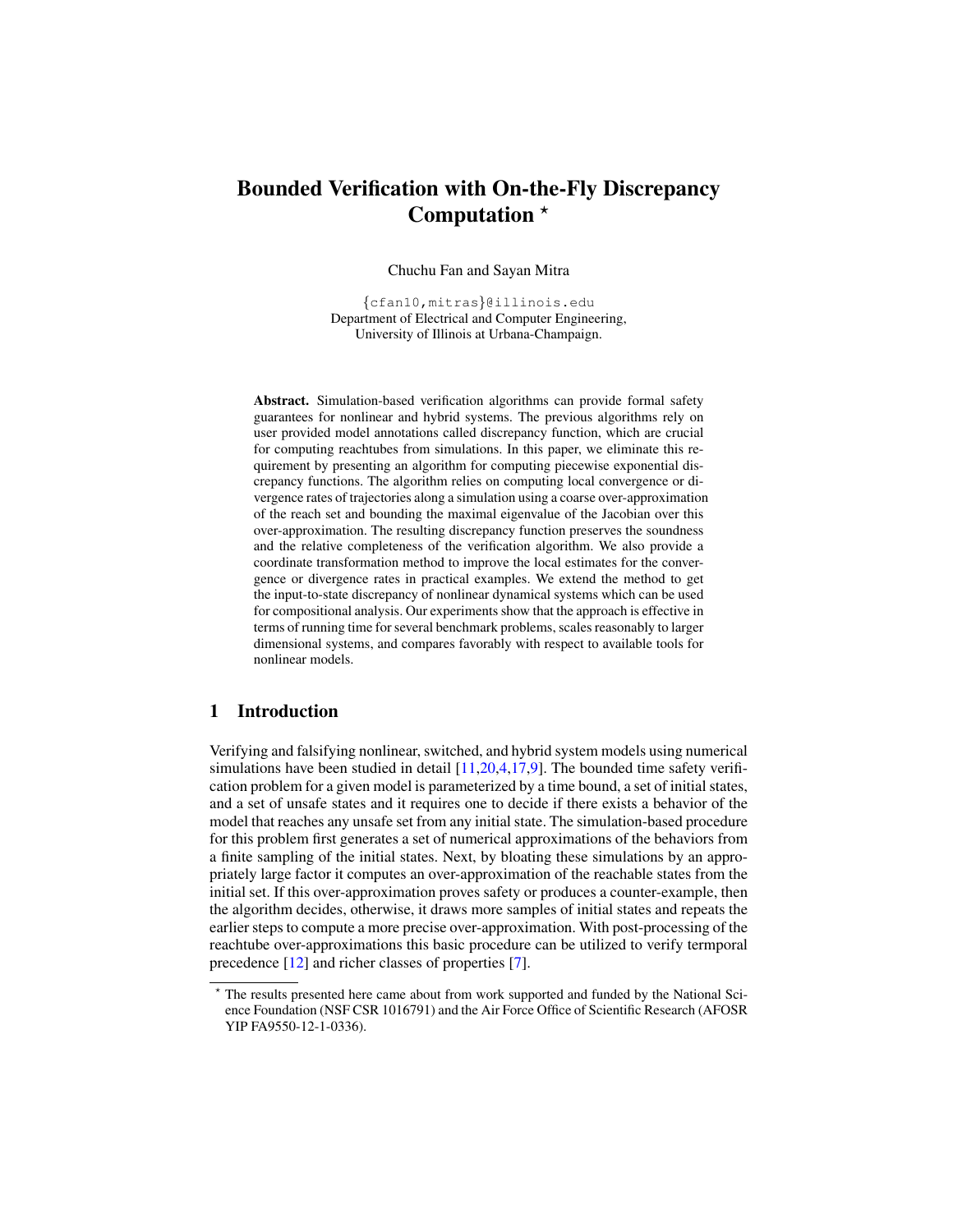In order to make this type of procedure sound, the bloating factor should be chosen to be large. Specifically, it should be large enough to make each bloated simulation an over approximation of the reachable states of the system not only from the sampled initial state, but also from a large enough neighborhood of that state so that the union of these neighborhoods cover the entire set of initial states. On the other hand, to make the procedure complete, or at least relatively complete modulo the precision of the machine, it should be possible to make the error due to bloating arbitrarily small for any point in time. These two opposing requirements are captured in the definition of a *discrepancy function* of [\[11\]](#page-15-0): For an *n*-dimensional dynamical system, it is any function  $\beta$  :  $\mathbb{R}^{2n}$  ×  $\mathbb{R}_{>0} \to \mathbb{R}_{>0}$ , such that (a) it gives an upper-bound on the distance between any two trajectories  $\overline{\xi}(x,t)$  and  $\xi'(x,t)$  of the system  $|\xi(x,t) - \xi(x',t)| \leq \beta(x,x',t)$ , and (b) it vanishes as  $x$  approaches  $x'$ . Simply using the Lipschitz constant of the dynamic function gives one such bound, but it grows exponentially with time even for some incrementally stable models [\[2\]](#page-14-0).

In  $[11]$ , it is observed that the notion of a contraction metric  $[23]$  gives a much tighter bound and it provided heuristics for finding them for some classes of polynomial systems. Sensitivity analysis approaches give strict error bounds for linear systems [\[9\]](#page-15-4), but for nonlinear models the bounds are less clear. We present a more detailed overview of related work in Section [2.](#page-1-0) This paper fills this gap by providing a subroutine that computes a local version of the discrepancy function which turns out to be adequate and effective for sound and relatively complete simulation-based verification of more general nonlinear systems. This subroutine, ComputeLDF, itself uses a Lipschitz constant and the Jacobian of the dynamic function (the right hand side of the differential equation) and simulations of the system. The Lispchitz constant is used to construct a coarse, one-step over-approximation of the reach set of the system along a simulation. Then it computes an upper bound on the maximum eigenvalue of the symmetric part of the Jacobian over this over approximation, using a theorem from matrix perturbation theory. This gives an exponential bound on the distance between two trajectories, but roughly, the exponent is the best it can be as it is close to the maximum eigenvalue of the linear approximation of the system in the neighborhood. A key advantage of this scheme is that it is not necessary for the underlying system to have any special properties (such as incremental stability). In practice, ComputeLDF has been used successfully in [\[10](#page-15-8)[,13\]](#page-15-9), [\[21\]](#page-15-10) to find bloating factors for safety verification of powertrain control model proposed by Toyota Research group as a challenge problem, and the model of a neural circuit in a multicellular organism.

In this paper, we also propose two practical extensions of this approach. First, we show that a linear coordinate transformation can bring about exponential improvements in the estimated distance. Secondly, we propose a technique for computing input-tostate discrepancy functions for analyzing composed systems and systems with bounded nondeterministic inputs. We report the results from a number of experiments performed with a prototype implementation of this approach applied to safety verification.

# <span id="page-1-0"></span>2 Related Work

Most existing techniques for formal verification rely on performing *reachability analysis*, which is a way of computing an overapproximation of the set of states that the system can reach over a given time horizon [\[15\]](#page-15-11). In [\[1\]](#page-14-1) the authors provide an approach by linearizing the nonlinear system locally, and bounding the linearization error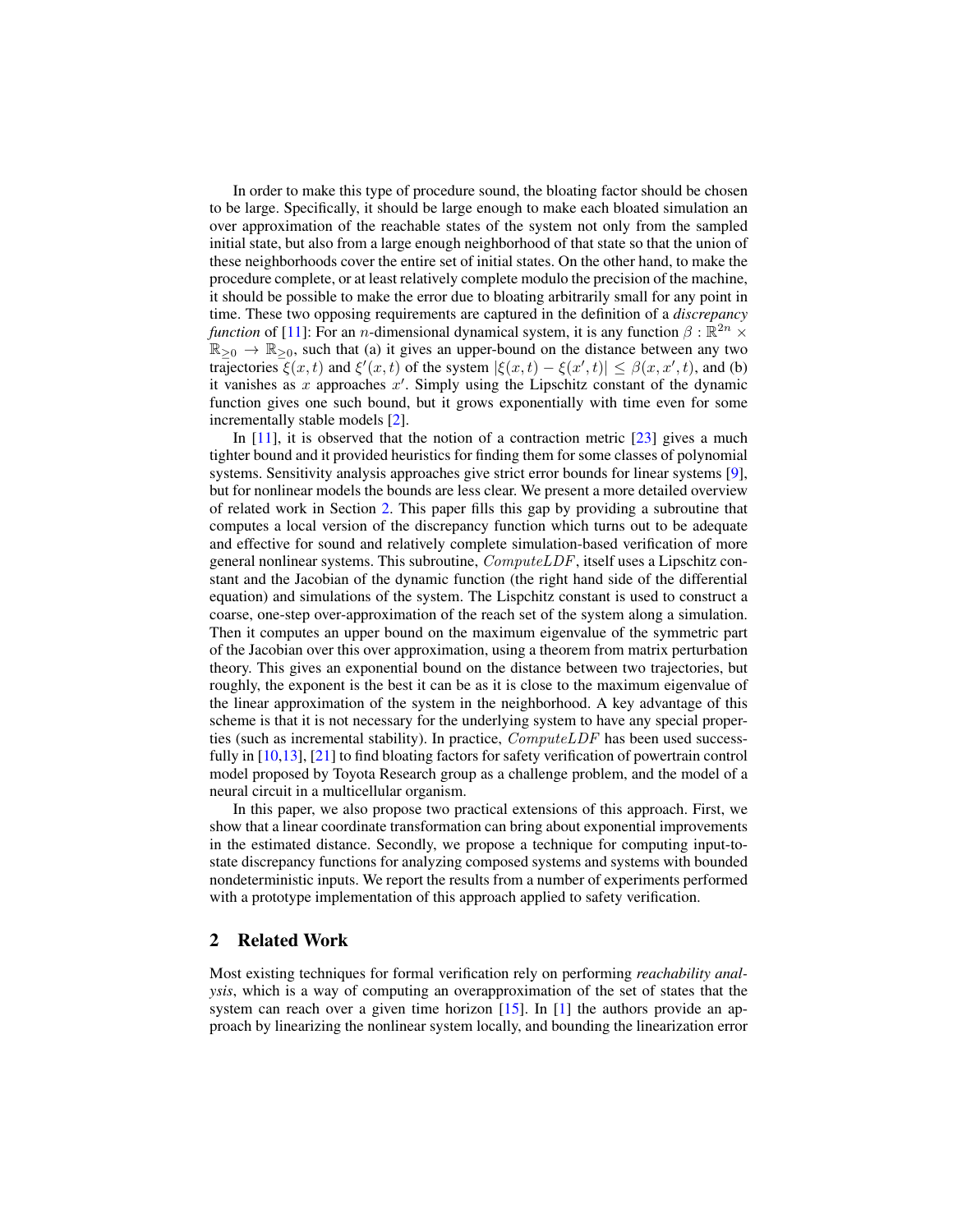by Lagrange remainders. In [\[6\]](#page-15-12), Taylor model is employed to analyze nonlinear hybrid systems. A pervasive challenge in such techniques is that the analysis can be too conservative, and faces the curse of dimensionality.

Simulation based verification has been studied in several papers recently [\[9](#page-15-4)[,1](#page-14-1)[,7](#page-15-6)[,22\]](#page-15-13). Sensitivity analysis [\[9,](#page-15-4)[7\]](#page-15-6) is a technique to systematically simulate arbitrary continuous systems and nonlinear systems with inputs. The novelty of their approach consist in the use of the *sensitivity matrix* : a matrix that captures the sensitivity of the system to its initial condition  $x_0$ . This is then used to give an upper bound on the distance between two system trajectories. In [\[18\]](#page-15-14) the authors present a convenient implementation of sensitivity analysis in the Simulink software. However, this approach cannot formally prove safety, as a quadratic error term is ignored when computing this upper bound. In [\[22\]](#page-15-13), the authors provide methods to overapproximate the distance between trajectories; however, these methods are mainly applicable to affine and polynomial systems. In contrast, in Section [4](#page-5-0) and Section [5](#page-10-0) we have provided a strict over-approximation of Lipschitz continuous systems with respect to uncertainty in the initial conditions and uncertainty in the input signals.

The idea of discrepancy function can be seen as a generalization of the incremental stability [\[2\]](#page-14-0). An incremental Lyapunov function-based approach is used in [\[17\]](#page-15-3). The authors construct a finite symbolic model that is approximately bisimilar to the original switched system. Also in [\[27\]](#page-15-15), incremental Lyapunov is used to compute finite sound abstractions of control systems without stability assumption. In this paper, our approach bypasses the incremental stability requirement by focusing on the bounded time verification, and we address on computing a good distance between trajectories.

Contraction in [\[23\]](#page-15-7) is defined as the region in which the eigenvalues of the symmetric part of the Jacobian is uniformly negative. Contraction metrics introduced in [\[23\]](#page-15-7) is also used in [\[11\]](#page-15-0) to perform sound and relative complete analysis of nonlinear systems. We extend this idea of contraction by proving that given a region  $S$ , the maximum eigenvalue of the symmetric part of the Jacobian matrix over compact set S provides an exponential bound on the distance between any two trajectories in S.

# 3 Background

For a vector  $x \in \mathbb{R}^n$ ,  $||x||$  is the  $l^2$ -norm of x and  $x_i$  denotes its  $i^{th}$  component. For  $\delta \geq 0$ ,  $B_{\delta}(x) = \{x' \in \mathbb{R}^n \mid ||x' - x|| \leq \delta\}$ . For a set  $S \subseteq \mathbb{R}^n$ ,  $B_{\delta}(S) = \bigcup_{x \in S} B_{\delta}(x)$ . Let  $S \oplus B_\delta(0)$  represents the Minkowski sum of S and  $B_\delta(0)$ . Therefore,  $S \oplus B_\delta(0) =$  $B_\delta(S)$ . For sets  $S_1, S_2 \subseteq \mathbb{R}^n$ ,  $hull(S_1, S_2)$  is their convex hull. The diameter of a compact set S is  $dia(S) = \sup_{x_1, x_2 \in S} ||x_1 - x_2||.$ 

A continuous function  $f : \mathbb{R}^n \to \mathbb{R}$  is *smooth* if all its higher derivatives and partial derivatives exist and are also continuous. It has a Lipschitz constant  $L \geq 0$  if for every  $x, x' \in \mathbb{R}^n$ ,  $||f(x) - f(x')|| \le L||x - x'||$ . A function  $f : \mathbb{R}_{\ge 0} \to \mathbb{R}_{\ge 0}$  is a *class* K *function* if it is continuous, strictly increasing, and  $f(0) = 0$ .

Given a differentiable vector-valued function  $f : \mathbb{R}^n \times \mathbb{R}^{\geq 0} \to \mathbb{R}^n$ , the *Jacobian*  $J_f$  of f is the matrix-valued function of all the first-order partial derivatives of f. Let  $f_i, i = 1...n : \mathbb{R}^n \to \mathbb{R}_{\geq 0}$  be the scalar components of f. The Jacobian of f is:  $(J_f(x))_{ij} = \frac{\partial f_i(x)}{\partial x_i}$  $\frac{f_i(x)}{\partial x_j}$ . The *symmetric part of the Jacobian of* f matrix is defined as  $\frac{1}{2}(J_f(x) + J_f^T(x)).$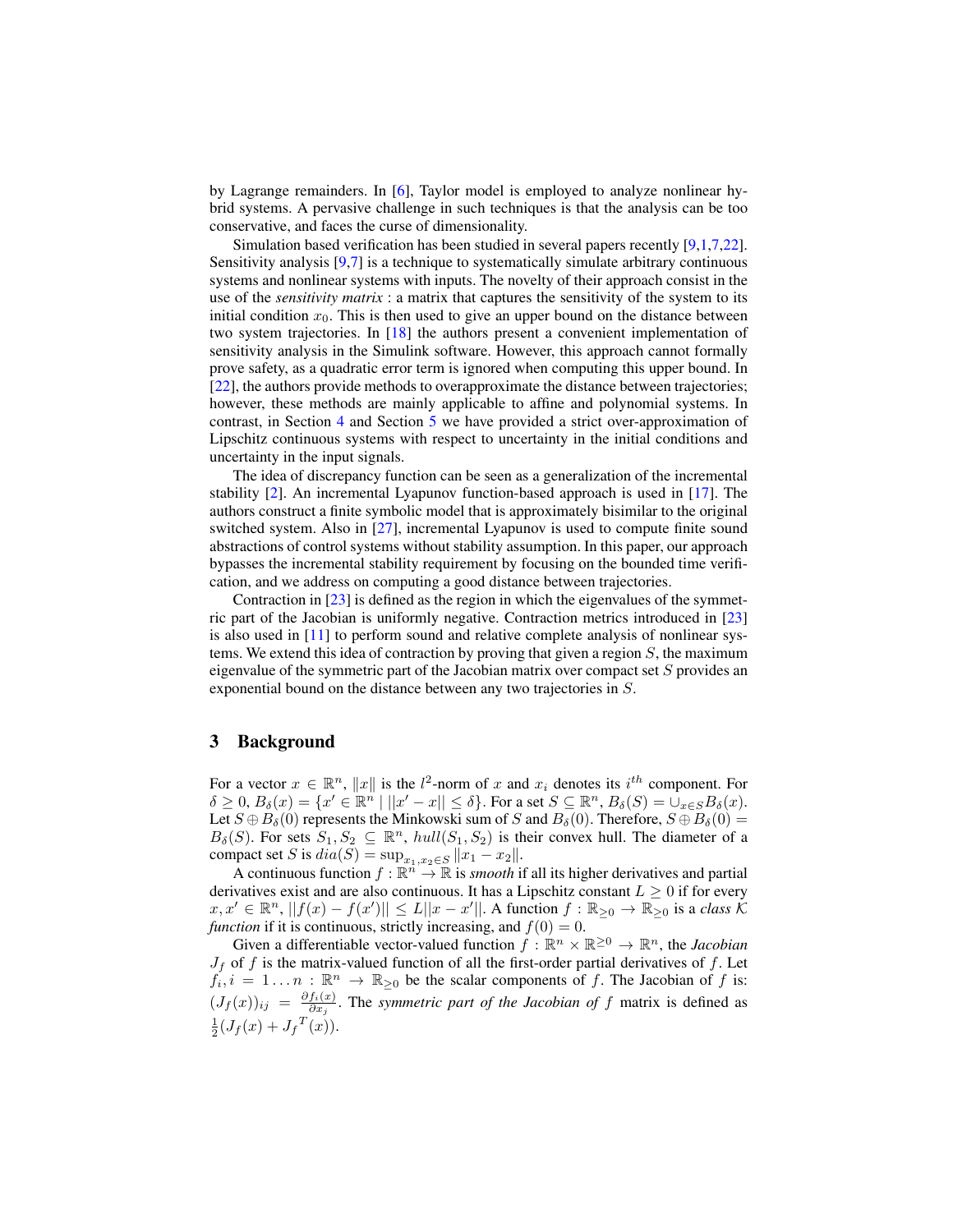For an  $n \times n$  matrix A, ||A|| represents the  $l^2$ -norm of A:  $||A|| = \sqrt{\lambda_{\max}(A^H A)}$ .  $A<sup>H</sup>$  is the *conjugated transpose* of A, and  $\lambda_{\text{max}}(A)$  is the largest eigenvalue of matrix A. When A is a real matrix, we write it as  $A^T$ . If  $\forall x \in \mathbb{R}^n$ ,  $x^T A x \leq 0$ , then we say A is negative-semidefinite, and write  $A \preceq 0$ . We write  $A \preceq B$  if  $A - B \preceq 0$ .

Safety Verification Problem. Consider an *autonomous dynamical system*:

<span id="page-3-0"></span>

where  $f : \mathbb{R}^n \to \mathbb{R}^n$  is a Lipschitz continuous function. A *solution or a trajectory* of the system is a function  $\xi : \mathbb{R}^n \times \mathbb{R}_{\geq 0} \to \mathbb{R}^n$  such that for any initial point  $x_0 \in \mathbb{R}^n$ and at any time  $t \geq 0$ ,  $\xi(x_0, t)$  satisfies the differential equation [\(1\)](#page-3-0).

The *bounded-time safety verification problem* is parameterized by: (a) an ndimensional dynamical system, that is, the function  $f$  defining the right hand side of its differential equation, (b) a compact set  $\Theta \subseteq \mathbb{R}^n$  of initial states, (c) an open set  $\mathbb{U} \subseteq \mathbb{R}^n$ of unsafe states, and (d) a time bound  $T > 0$ . A state x in  $\mathbb{R}^n$  is *reachable from*  $\Theta$  *within a time interval*  $[t_1, t_2]$  if there exists an initial state  $x_0 \in \Theta$  and a time  $t \in [t_1, t_2]$  such that  $x = \xi(x_0, t)$ . The set of all reachable states in the interval  $[t_1, t_2]$  is denoted by Reach( $\Theta$ ,  $[t_1, t_2]$ ). If  $t_1 = 0$  then we write Reach( $t_2$ ) when set  $\Theta$  is clear from the context. Given a bounded-time safety verification problem, we would like to design algorithms for deciding if any reachable state is safe, that is, if Reach(T)  $\cap \mathbb{U} = \emptyset$ . If there exists some  $\epsilon > 0$  such that  $B_{\epsilon}(\text{Reach}(T)) \cap \mathbb{U} = \emptyset$ , we say the system is robustly safe. A sequence of papers [\[11](#page-15-0)[,12](#page-15-5)[,9\]](#page-15-4) presented algorithms for solving this problem for a broad class of nonlinear dynamical, switched, and hybrid systems. In the remainder of this section, we present an overview of this approach. (Algorithm [1\)](#page-5-1).

Simulations, Reachtubes and Annotations. The algorithm uses simulation oracles that give sampled numerical simulations of the system from individual initial states.

**Definition 1.** *A*  $(x_0, \tau, \epsilon, T)$ -simulation *of the system described in Equation [\(1\)](#page-3-0) is a sequence of time-stamped sets*  $(R_0, t_0)$ *,*  $(R_1, t_1)$ ...,  $(R_n, t_n)$  *satisfying*:

- (1) Each  $R_i$  is a compact set in  $\mathbb{R}^n$  with  $dia(R_i) \leq \epsilon$ .
- *(2) The last time*  $t_n = T$  *and for each*  $i, 0 < t_i t_{i-1} \leq \tau$ , where the parameter  $\tau$  *is called the* sampling period*.*
- *(3) For each*  $t_i$ *, the trajectory from*  $x_0$  *at*  $t_i$  *is in*  $R_i$ *, i.e.,*  $\xi(x_0, t_i) \in R_i$ *, and for any*  $t \in [t_{i-1}, t_i]$ , the solution  $\xi(x_0, t) \in hull(R_{i-1}, R_i)$ .

Simulation engines generate a sequence of states and error bounds using numerical integration. Libraries like CAPD [\[5\]](#page-15-16) and VNODE-LP [\[24\]](#page-15-17) compute such simulations for a wide range of nonlinear dynamical system models and the  $R_i$ 's are represented by some data structure like hyperrectangles.

Closely related to simulations are *reachtubes*. For a set of states  $D \subseteq \mathbb{R}^n$ , a  $(D, \tau, T)$ *reachtube* of [\(1\)](#page-3-0) is a sequence of time-stamped sets  $(R_0, 0), (R_1, t_1) \dots, (R_n, t_n)$  satisfying:

- *(1) Each*  $R_i \subseteq \mathbb{R}^n$  *is a compact set of states.*
- *(2) The last time*  $t_n = T$  *and for each*  $i, 0 \le t_i t_{i-1} \le \tau$ .
- *(3) For any*  $x_0 \in D$ *, and any time*  $t \in [t_{i-1}, t_i]$ *, the solution*  $\xi(x_0, t) \in R_i$ *.*

A reachtube is analogous to a simulation from a set of states, but they are much harder to compute. In fact, an algorithm for computing exact reachtubes readily solves the safety verification problem.

The algorithms in  $[11,19]$  $[11,19]$  require the user to decorate the model with annotations called *discrepancy functions* for computing reachtubes.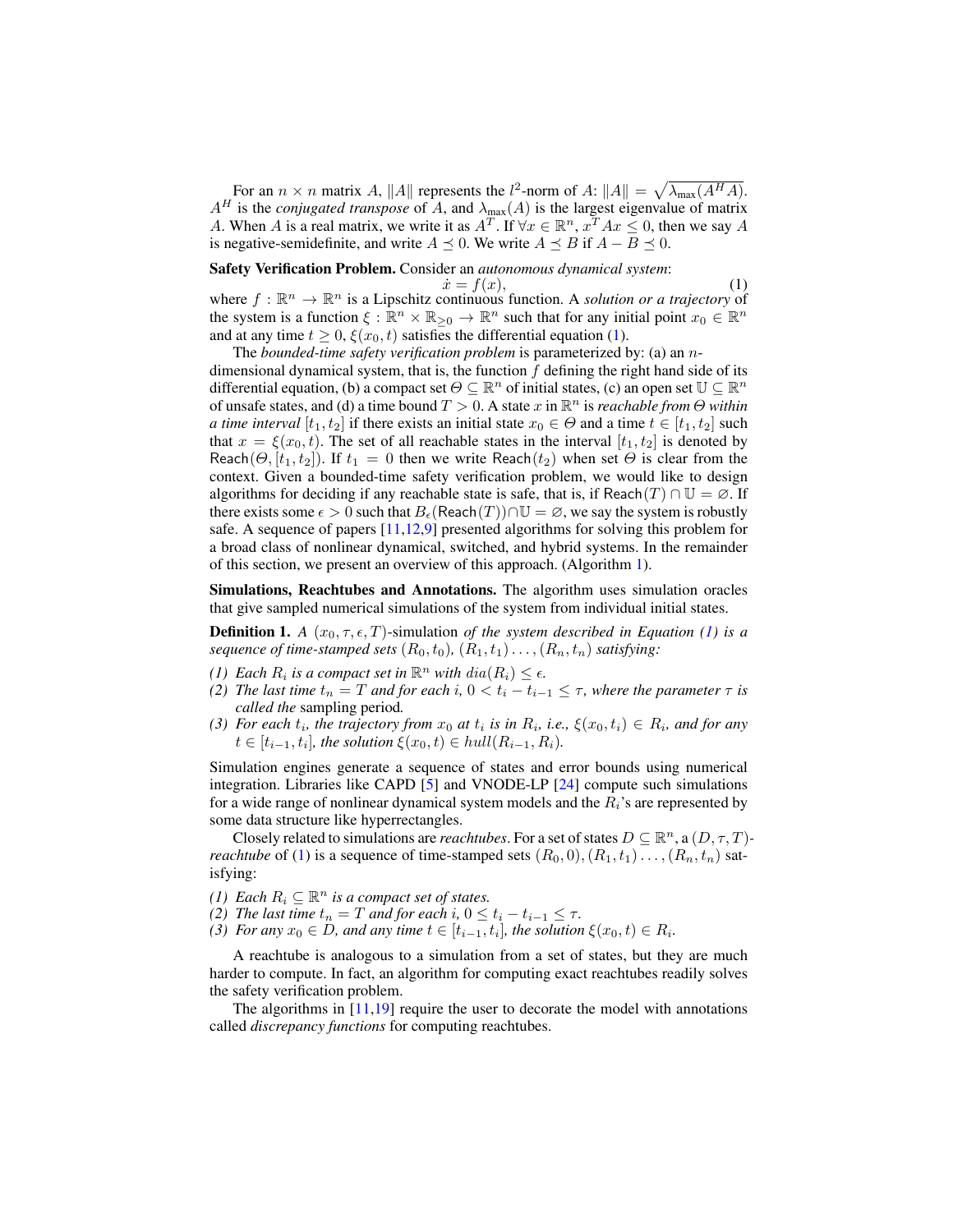**Definition 2.** A continuous function  $\beta : \mathbb{R}^n \times \mathbb{R}^n \times \mathbb{R}_{\geq 0} \to \mathbb{R}_{\geq 0}$  is a discrepancy function *of the system in Equation [\(1\)](#page-3-0) if*

*(1) for any*  $x, x' \in \mathbb{R}^n$ *, and any time*  $t > 0$ ,  $\|\xi(x,t) - \xi(x',t)\| \leq \beta(x, x', t)$ *, and* (2) *for any t*, *as*  $x \to x'$ ,  $\beta(.,.,t) \to 0$ ,  $\hat{f}(3)$   $\forall \epsilon > 0, \forall x, x' \in \mathbb{R}^n$ ,  $\exists \delta$  *such that for any time t*,  $\|x - x'\| < \delta \Rightarrow \beta(x, x', t) < \epsilon$ .

If the function  $\beta$  meets the two conditions for any pair of states  $x, x'$  in a compact set K instead of  $\mathbb{R}^n$  in both condition (1) and (3), then it is called a K-*local discrepancy function.*

The annotation  $\beta$  gives an upper bound on the distance between two neighboring trajectories as a function of their initial states and time. Unlike incremental stability conditions [\[2\]](#page-14-0), the second condition on  $\beta$  does not require the trajectories to converge as time goes to infinity, but only as the initial states converge. Obviously, if the function f has a Lipschitz constant L, then  $\beta(x, x', t) = ||x - x'||e^{Lt}$  meets the above criteria. In [\[11](#page-15-0)[,19\]](#page-15-18) other heuristics have been proposed for finding discrepancy functions. As will be clear from the following discussion, the quality of the discrepancy function strongly influences the performance of the simulation-based verification algorithm. [\[11,](#page-15-0)[19](#page-15-18)[,20\]](#page-15-1) need user provided discrepancy and simulation engines to give verification of bounded time safety and temporal precedence properties. In this paper, we will present approaches for computing *local discrepancy functions* that unburdens the user from finding these annotations.

#### 3.1 Verification Algorithm

The simulation-based verification algorithm is shown in Algorithm [1.](#page-5-1) It takes as input some finite description of the parameters of a safety verification problem, namely, the function f, the initial set  $\Theta$ , the unsafe set U, and the time bound T. It has two main data stuctures: The first, C returned by function *Partition*, is a collection of triples  $\langle \theta, \delta, \epsilon \rangle$ such that the union of all the  $\delta$ -balls around the  $\theta$ 's completely cover the initial set  $\Theta$ . The second data structure  $R$  incrementally gets the bounded-time reachtube from  $\Theta$ .

Initially, C has a singleton cover  $\langle \theta_0, \delta_0, \epsilon_0 \rangle$  such that  $\delta_0 = dia(\Theta), \Theta \subseteq B_{\delta_0}(\theta_0),$ and  $\epsilon_0$  is a small constant for simulation precision.

In the while-loop, this verification algorithm iteratively refines the cover of  $\Theta$  and for each  $\langle \theta, \delta, \epsilon \rangle$  in C, computes over-approximations of the reachtube from  $B_\delta(\theta)$ . The higher-level structure of the algorithm is familiar: if the reachtube from  $B_\delta(\theta)$  proves to be safe, i.e., disjoint from U, then the corresponding triple is removed from  $\mathcal C$  (Line [10\)](#page-5-2). If part of the simulation from  $\theta$  overlaps with U, then the system is declared to be unsafe (Line [12\)](#page-5-3). Otherwise, a finer cover of  $B_\delta(\theta)$  is created, and the corresponding triples with finer parameters are added to  $\mathcal{C}$ .

Here we discuss the reachtubes computed from discrepancy and simulations. For each  $\langle \theta, \delta, \epsilon \rangle$  in C, a  $(\theta, \tau, \epsilon, T)$ -simulation  $\psi$ , which is a sequence of  $\{(R_i, t_i)\}\)$ , is generated. Note that  $\psi$  contains the trajectory from  $\theta$ ,  $\xi(\theta, t)$ ,  $t \in [0, T]$ . Then we bloat each  $R_i$  by some factor (Line [7\)](#page-5-4) such that the resulting sequence contains the reachtube from  $B_\delta(\theta)$ . It is shown that this bloated simulation is guaranteed to be an overapproximation of Reach( $B_\delta(\theta)$ , T) and the union of these bloated simulations is an over-approximation of Reach( $\Theta$ , T). Therefore, the algorithm is sound. Furthermore, the second property of  $\beta$  ensures that the reach set over-approximations become tighter and tighter as we make  $\delta$  smaller and smaller. Finally it will return "SAFE" for robustly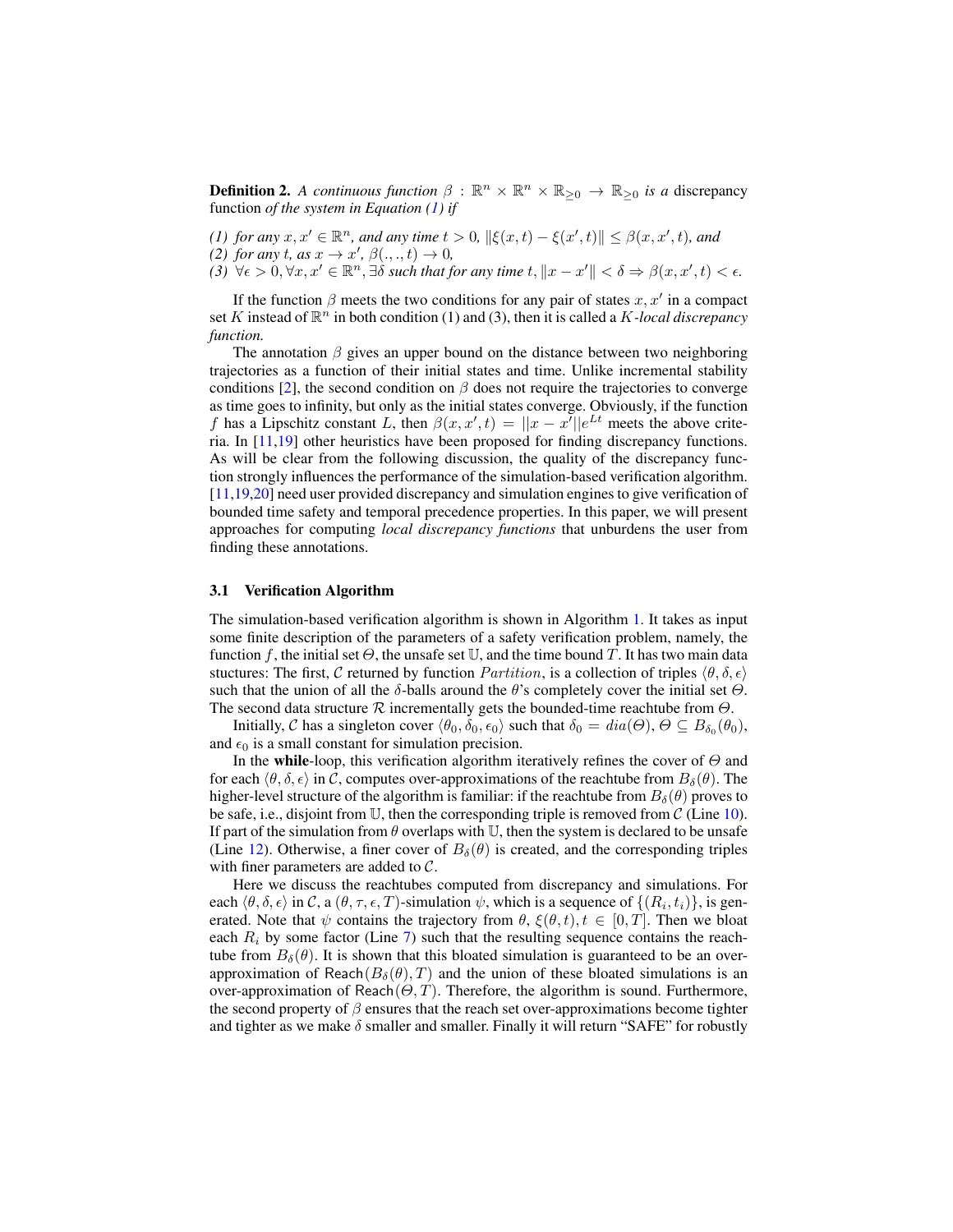Algorithm 1: Verification Algorithm

<span id="page-5-5"></span><span id="page-5-4"></span><span id="page-5-2"></span>Input:  $\Theta$ ,  $\mathbb{U}$ ,  $T$  $1 \delta \leftarrow dia(\Theta)$ ;  $\epsilon \leftarrow \epsilon_0$ ;  $\mathcal{C} \leftarrow \varnothing$ ;  $\mathcal{R} \leftarrow \varnothing$ ; //  $epsilon_0$  is a small constant 2  $\mathcal{C} \leftarrow \langle Partition(\Theta, \delta), \delta, \epsilon \rangle$ 3 while  $C \neq \emptyset$  do 4 **foreach**  $(\theta, \delta, \epsilon) \in \mathcal{C}$  do  $\mathfrak{s}$   $\downarrow \quad \downarrow \quad \psi = \{(R_i, t_i)\}_{i=1}^k \leftarrow \text{Simulate}(\theta, \tau, \epsilon, T)$ 6 |  $\beta \leftarrow ComputeLDF(\psi, J_f, L_f, \delta, \epsilon)$ 7 | D  $\leftarrow \psi \oplus \beta$ 8 | if  $D \cap \mathbb{U} = \emptyset$  then  $\begin{array}{c|c} \mathbf{9} & \begin{array}{|c} \end{array} & \begin{array}{|c} \end{array} & \mathcal{C} \leftarrow \mathcal{C} \setminus \{(\theta,\delta,\epsilon)\} \end{array} \end{array}$ 10  $\vert \vert \mathcal{R} \leftarrow \mathcal{R} \cup D$ 11 **else if**  $\exists k, R_k \subseteq \mathbb{U}$  then 12 | | | return (UNSAFE,  $\mathcal{R}$ )  $13$  else 14  $\left| \left| \left| \mathcal{C} \leftarrow \mathcal{C} \setminus \{(\theta, \delta, \epsilon)\}\right| \right|$ 15  $\left[\begin{array}{c} \begin{array}{c} \end{array} \left[ \begin{array}{c} \mathcal{C} \leftarrow \mathcal{C} \cup \mathit{Partition}(\Theta \cap B_{\delta}(\theta), (\frac{\delta_1}{2}, \ldots, \frac{\delta_N}{2}), \frac{\epsilon}{2} \end{array}) \right] \end{array}\right]$ 16 return (SAFE,  $R$ )

<span id="page-5-3"></span><span id="page-5-1"></span>safe reachtubes or find a counter example and return "UNSAFE". For user defined discrepancy function, the factor is obtained by maximizing  $\beta(\theta, \tilde{\theta}, t)$  over  $\tilde{\theta} \in B_{\delta}(\theta)$  and  $t \in [t_{i-1}, t_i]$ . Indeed this is the approach taken in the algorithm presented in [\[11\]](#page-15-0). In this paper, we will analyze in detail the ComputeLDF subroutine which computes a local version of discrepancy function automatically. The following results from [\[11\]](#page-15-0) state two key properties of the algorithm. Although in [\[11\]](#page-15-0)  $\beta$  was defined globally, it is easy to check that the local version still satisfies them.

Theorem 1. *Algorithm [1](#page-5-1) is sound, i.e., if it returns "SAFE" then the system is safe; when it returns "UNSAFE" there exists at least one execution from* Θ *that is unsafe. It is relatively complete, i.e., if the system is robustly safe, it will terminate and return "SAFE". If any executions from* Θ *is unsafe, it will terminate and return "UNSAFE".*

# <span id="page-5-0"></span>4 Local discrepancy function

In this section, we present the ComputeLDF algorithm and its analysis. This algorithm computes a special type of local discrepancy in terms of time-varying exponential functions that bound from above the distance between two trajectories starting from a compact neighborhood. Roughly speaking, it computes the rate of trajectory convergence or divergence for an interval of time instances.

**Definition 3.** Consider a compact set  $C \subseteq \mathbb{R}^n$  and a sequence of time points  $0 = t_0 <$  $t_1 < t_2 < \ldots < t_k = T$ . For  $\forall x_1, x_2 \in C, \forall t \in [0, T]$ , a piecewise exponential discrepancy function  $\beta : C \times C \times [0, T] \rightarrow \mathbb{R}_{\geq 0}$  *is defined as:* 

<span id="page-5-6"></span>
$$
\beta(x_1, x_2, t) = \begin{cases} ||x_1 - x_2||, & \text{if } t = t_0, \\ \beta(x_1, x_2, t_{i-1})e^{b[i](t - t_{i-1})}, & \text{if } t \in (t_{i-1}, t_i], \end{cases}
$$
(2)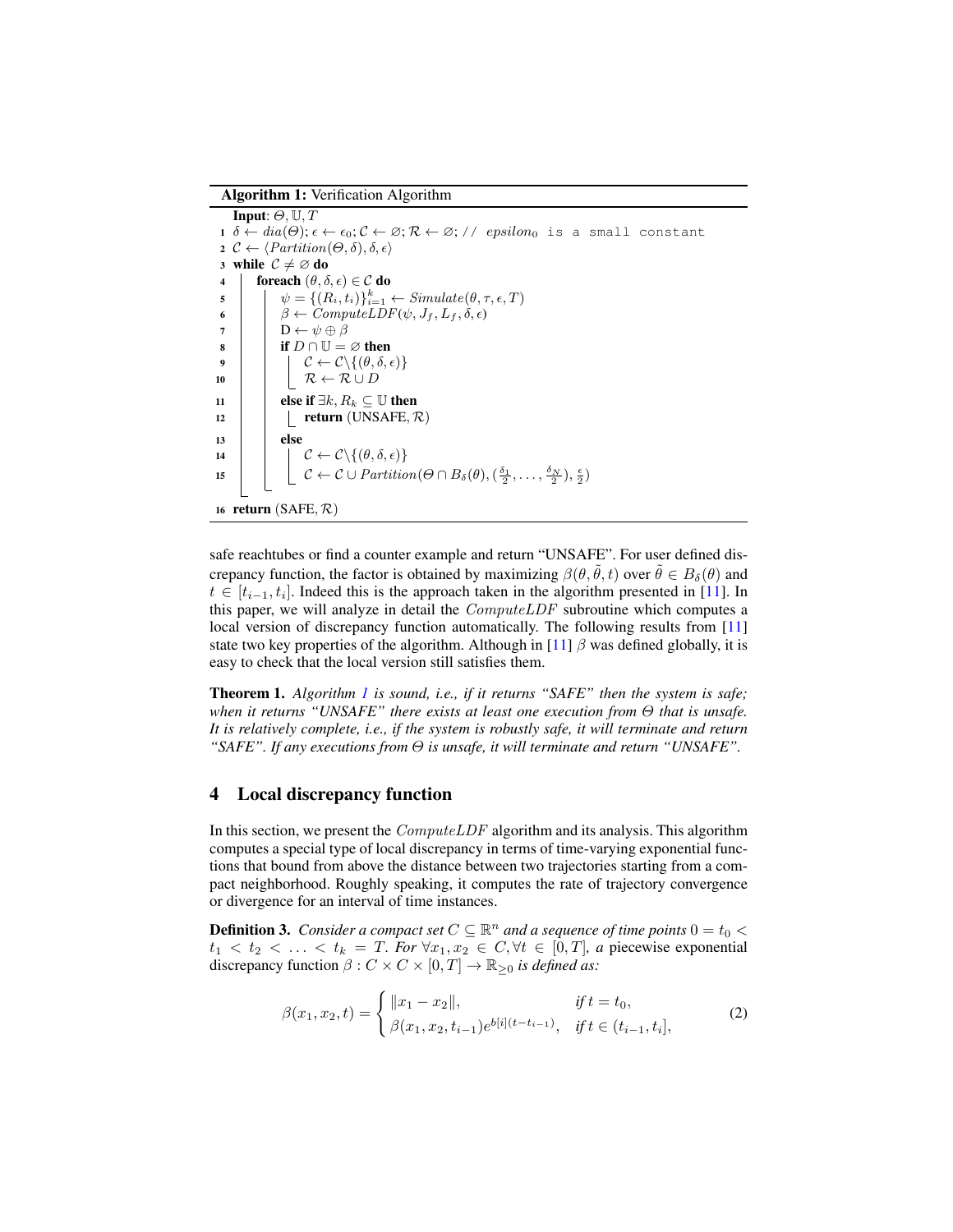Algorithm 2: Algorithm ComputeLDF.

<span id="page-6-4"></span><span id="page-6-2"></span><span id="page-6-1"></span>Input:  $\psi = \{(R_i, t_i)\}_{i=1}^k, J_f, L_f, \delta, \epsilon$ 1  $\Delta \leftarrow \delta, b \leftarrow$  zeros(k) 2 for  $i = 1:k$  do  $\overline{\mathfrak{z}}$   $\tau \leftarrow t_i - t_{i-1}$ 4  $d \leftarrow (\Delta + \epsilon) e^{L_f \tau}$  $\mathsf{s} \quad \mid \quad \mathsf{S} \leftarrow \textit{hull}(R_{i-1}, R_i) \oplus B_d(0)$ 6  $J \leftarrow J_f(center(S))$ 7  $\lambda \leftarrow \max(eig(J+J^T)/2)$ 8  $\left\| \text{ error} \leftarrow \text{upper}_{x \in S} \left\| (J_f(x) + J_f^T(x)) - (J + J^T) \right\|$  $b[i] \leftarrow \lambda + \text{error}/2$ 10  $\Delta \leftarrow (\Delta + \epsilon) e^{b[i]\tau}$ 11 return  $b$ 

<span id="page-6-7"></span><span id="page-6-6"></span><span id="page-6-5"></span><span id="page-6-0"></span>*where*  $b[1], \ldots, b[k]$  *are real constants.* 

From the definition, we can immediately get that  $\beta(x_1, x_2, t) =$  $||x_1 - x_2||e^{b[i](t - t_{i-1}) + \sum_{j=1}^{i-1} b[j](t_j - t_{j-1})}, i = 1, \ldots, k$ , where  $t_{i-1}$  is the largest time point in the sequence before  $t$ .

### 4.1 ComputeLDF Algorithm

Algorithm [2](#page-6-0) shows the pseudocode for  $ComputeLDF$  used in Line [6](#page-5-5) of the verification algorithm. ComputeLDF takes as input a parameter  $\delta$ , an error bound for simulation  $\epsilon$ , the Lipschitz constant  $L_f$ , the Jacobian matrix  $J_f$  of function f, and a  $(\theta, \tau, \epsilon, T)$ simulation  $\psi = \{(R_i, t_i)\}, i = 0, 1, \dots, k$ . It computes a piecewise exponential local discrepancy function (LDF) for the compact set  $B_\delta(R_0)$  and for the time points  $t_0, \ldots, t_k$  and returns it as an array of exponential coefficients b.

The algorithm starts with the initial set  $B_\delta(R_0)$  and with  $\Delta = \delta$ . In each iteration of the for-loop it computes exponent  $b[i]$  corresponding to the time interval  $[t_{i-1}, t_i]$ . In the i<sup>th</sup> iteration,  $\Delta$  is updated so that  $B_{\Delta}(R_{i-1})$  is an over-approximation of the reachable states from  $B_\delta(R_0)$  at  $t_{i-1}$  (Lemma [5\)](#page-8-0). In Lines [4-](#page-6-1)[5,](#page-6-2) a set S is computed by bloating the convex hull  $hull(R_{i-1}, R_i)$  by a factor of  $d = (\Delta + \epsilon)e^{L_f(t_i - t_{i-1})}$ . The set S will later be proved to be a (coarse) over-approximation of the reachtube from  $B_{\Delta}(R_{i-1})$  over the time interval  $[t_{i-1}, t_i]$  (Lemma [1\)](#page-6-3). In Lines [6-](#page-6-4)[9](#page-6-5) an upper bound on the maximum eigenvalue of the symmetric part of the Jacobian over the set  $S$ , is computed as  $b[i]$  (Lemma [3\)](#page-7-0). Then  $\Delta$  is updated as  $(\Delta + \epsilon)e^{b[i](t_i - t_{i-1})}$  for the next iteration.

#### <span id="page-6-8"></span>4.2 Analysis of ComputeLDF

<span id="page-6-3"></span>In this section, we will prove that  $ComputeLDF(\psi, J_f, L_f, \delta, \epsilon)$  returns a piecewise exponential LDF of the system in Equation [\(1\)](#page-3-0), for the compact neighborhood  $B_\delta(R_0)$ , and the sequence of the time points in the simulation  $\psi$ . We establish some lemmas to prove the main theorem. The complete proof of the lemmas can be found in the technical report [\[14\]](#page-15-19). First, we show in Lemma [1](#page-6-3) that in the  $i<sup>th</sup>$  iteration of the loop, the computed  $S$  is an over-approximation of the set of states that can be reached by the system from  $B_{\Delta}(R_{i-1})$  over the time interval  $[t_{i-1}, t_i]$ .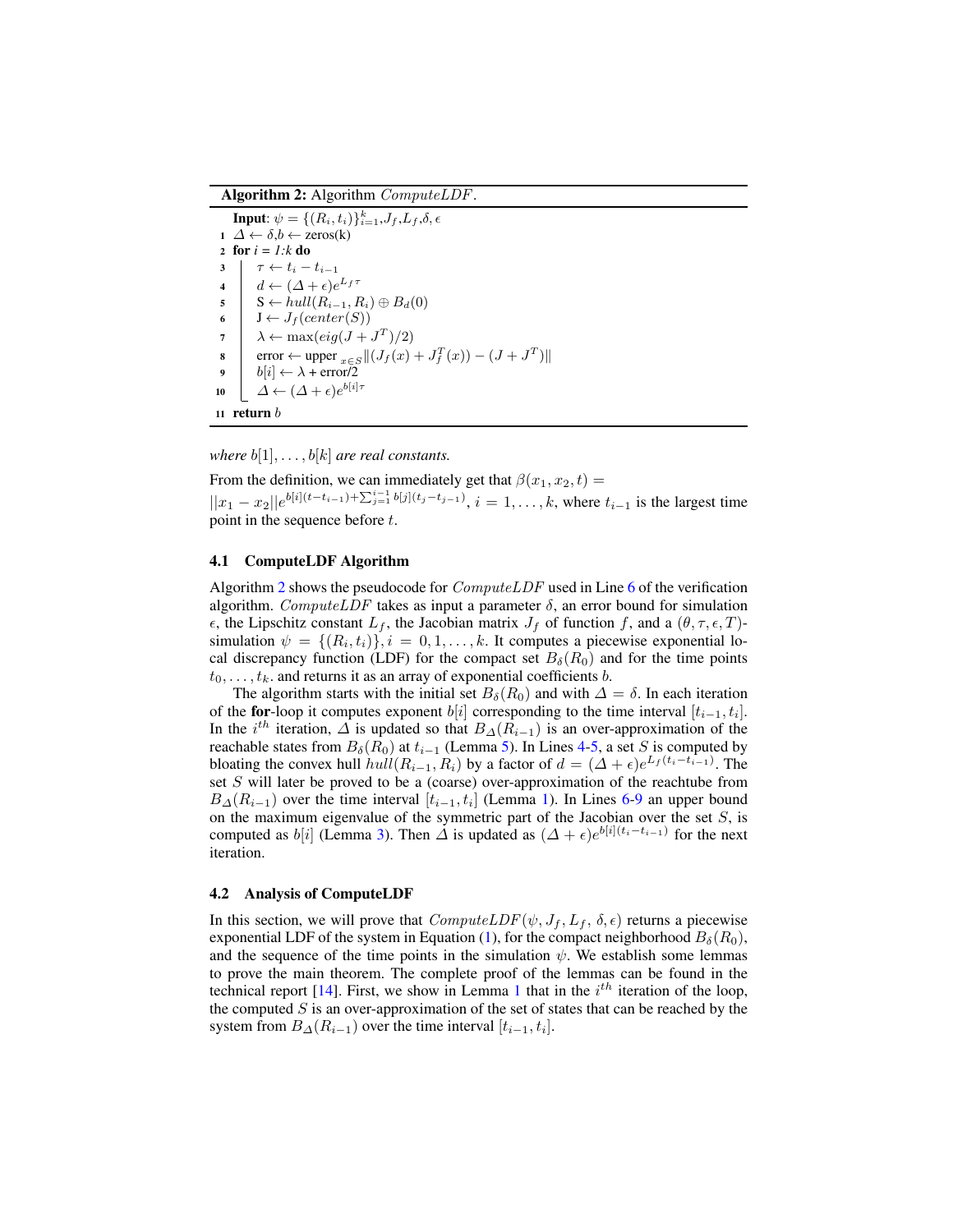**Lemma 1.** *In the i<sup>th</sup> iteration of ComputeLDF*, Reach $(B_{\Delta}(R_{i-1}), [t_{i-1}, t_i]) \subseteq S$ .

Lemma [1](#page-6-3) shows that using Lipschitz constant and Gronwall's inequality we can get an one step over-approximation of the reachtube.

Next, using the generalized mean value theorem (Lemma [2\)](#page-7-1), we get that in the  $i<sup>th</sup>$  iteration, the computed  $b[i]$  in Line [9](#page-6-5) is the exponential divergence (if positive) or convergence (negative) rate of the distance between any two trajectories starting from  $B_{\Delta}(R_{i-1})$  over time  $[t_{i-1}, t_i]$ .

<span id="page-7-1"></span>**Lemma 2.** For any continuously differentiable vector-valued function  $f : \mathbb{R}^n \to \mathbb{R}^n$ , and  $x, r \in \mathbb{R}^n$ ,  $f(x+r) - f(x) = \left( \int_0^1 J_f(x+sr)ds \right) \cdot r$ , where the integral is *component-wise.*

<span id="page-7-2"></span>Next, we will use a well-known theorem that gives bounds on eigenvalues of perturbed symmetric matrices, the proof of which uses the Courant-Fischer minimax theorem.

**Theorem 2.** If A and E are  $n \times n$  symmetric matrices, then  $\lambda_n(E) \leq \lambda_k(A+E) - \lambda_k(A) \leq \lambda_1(E),$ where  $\lambda_i(\cdot)$  is the i<sup>th</sup> largest eigenvalue of a matrix.

<span id="page-7-3"></span>**Corollary 1.** If *A* and *E* are 
$$
n \times n
$$
 symmetric matrices, then  
\n
$$
|\lambda_k(A + E) - \lambda_k(A)| \le ||E||.
$$
\n(3)

Since A is symmetric,  $||A|| = \sqrt{\lambda_{\max}(A^T A)} = \max(|\lambda(A)|)$ . From Theorem [2,](#page-7-2) we have  $|\lambda_k(A + E) - \lambda_k(A)| \leq \max\{|\lambda_n(E)|, |\lambda_1(E)|\} = ||E||$ . If  $E(x)$  is a matrixvalued function:  $\mathbb{R}^n \to \mathbb{R}^{n \times n}$  maps a state  $x \in \mathbb{R}^n$  to a matrix  $E(x)$ , and every component of  $E(x)$ ,  $e_{ij}(x): \mathbb{R}^n \to \mathbb{R}$  is continuous over some compact closed set S, then we can get an upper bound of  $||E(x)||$  over S by compute the upper bound of the absolute value of each term  $e_{ij}(x)$ ,  $|e_{ij}(x)|$  over S. Let upper $_{x \in S}(|e_{ij}(x)|)$  be denoted by  $\tilde{e}_{ij}$ , then we know  $\forall x \in S, ||E(x)|| \leq \sqrt{\sum_{i=1}^{n} \sum_{j=1}^{n} \tilde{e}_{ij}^2}$ . Because we assume the system to be Lipschitz continuous, the upper bound of the symmetric part of the Jacobian matrix in Line [8](#page-6-6) always exists. Using Corollary [1,](#page-7-3) we next show in Lemma [3](#page-7-0) that  $b[i]$ calculated in Line [9](#page-6-5) bounds the eigenvalues of the symmetric part of Jacobian matrix over S.

<span id="page-7-0"></span>**Lemma 3.** *In the i*<sup>th</sup> iteration, for  $\forall x \in S : J_f^T(x) + J_f(x) \leq 2b[i]I$ .

*Proof.* Let S be the set computed in Line [5](#page-6-2) and J be the Jacobian evaluated at the center s<sub>0</sub> of S. Consider any point  $x \in S$ . We define the perturbation matrix  $E(x) \equiv J_f^T(x) +$  $J_f(x) - (J^T + J)$ . Since  $J_f^T(x) + J_f(x)$  and  $J^T + J$  are symmetric matrices, Corollary [1](#page-7-3) implies that  $\lambda_{max}(J_f^T(x) + J_f(x)) - \lambda_{max}(J^T + J) \le ||E(x)||$ . The *error* term computed in Line [8](#page-6-6) is the upperbound on  $||E(x)||$ . Therefore,  $\lambda_{max}(J_f^T(x)+J_f(x)) \le$  $\lambda_{max}(J^T + J) + error$ . In Line [9](#page-6-5) set  $b[i]$  equals to  $\lambda_{max}((J^T + J)/2) + error/2$ . Thus,  $\lambda_{max}(J_f^T(x) + J_f(x)) \le 2b[i]$ , which immediately indicates that  $\forall x \in S$ :  $J_f^T(x) + J_f(x) \preceq 2b[i]I.$ 

<span id="page-7-4"></span>By Lemma [2](#page-7-1) and Lemma [3,](#page-7-0) we can prove as in Lemma [4](#page-7-4) that  $b[i]$  calculated in Line [9](#page-6-5) is the exponential rate of divergence or convergence of two trajectories starting from  $B_{\Delta}(R_{i-1})$  over the interval  $[t_{i-1}, t_i]$ .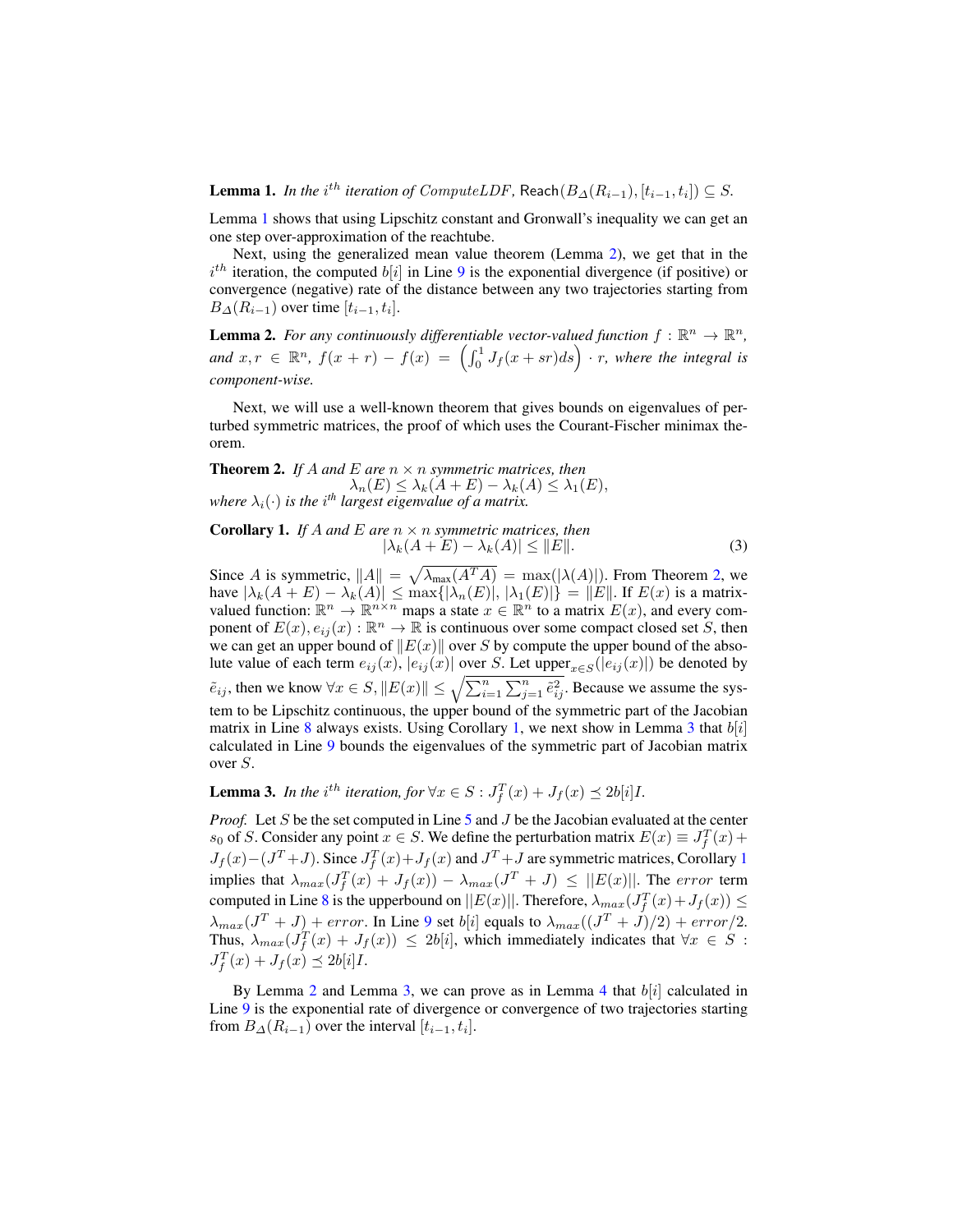**Lemma 4.** *In the*  $i^{th}$  *iteration, for any two states*  $x_1, x_2 \in B_{\Delta}(R_{i-1})$  *at time*  $t_{i-1}$ *, and*  $\|a_n y \text{ time } t \in [t_{i-1}, t_i], \|\xi(x_1, t) - \xi(x_2, t)\| \leq \|x_1 - x_2\|e^{b[i](t - t_{i-1})}.$ 

This lemma can be deduced using Lemma [2.](#page-7-1)

<span id="page-8-0"></span>Up to this point all the lemmas were statements about a single iteration of the for -loop, next we show that in the  $i^{th}$  iteration of the loop,  $B_{\Delta}(R_i)$  used in Lemma [1](#page-6-3) and [4](#page-7-4) is the reach set from  $B_{\delta}(R_0)$  at time  $t_i$ .

**Lemma 5.** *For*  $\forall i = 1, ..., k$ , Reach $(B_\delta(R_0), [t_i, t_i]) \subseteq B_{\Delta_i}(R_i)$ , and  $\mathsf{Reach}(B_{\Delta_{i-1}}(R_{i-1}), [t_{i-1},t_i]) \subseteq \textit{hull}(R_{i-1},R_i) \oplus B_{\Delta'_i}(0)$ *, where*  $\Delta_i$  *is*  $\Delta$  *after Line* [10](#page-6-7) *is executed in the*  $i^{th}$  *iteration, and*  $\Delta'_{i} = \max\{\Delta_{i}, \Delta_{i-1} + \epsilon\}.$ 

*Proof.* The lemma is proved by induction on i. First, we know that when  $i = 1$ , Reach $(B_{\delta}(R_0), [t_0, t_0]) = B_{\delta}(R_0) = B_{\Delta_0}(R_0)$ . Then we will prove that Reach $(B_\delta(R_0), [t_0, t_1]) \subseteq \text{hull}(R_0, R_1) \oplus B_{\text{max}\{A_1, A_0 + \epsilon\}}(0),$ 

using Lemma [4.](#page-7-4)

Assuming that the lemma holds for  $i = m-1$ , we have Reach $(B_{\delta}(R_0), [t_{m-1}, t_{m-1}]) \subseteq$  $B_{\Delta_{m-1}}(R_{m-1})$ . And we will prove that the lemma holds for  $i = m$  as well.

 $\cup_{i=1}^k \{hull(R_{i-1}, R_i) \oplus B_{\Delta'_i}(0)\}$  contains the  $(B_\delta(R_0), \tau, T)$ -reachtube of the sys-tem. Line [7](#page-5-4) of Algorithm [1](#page-5-1) is computed in this way. Now we are ready to prove the main theorem.

Theorem 3. *The items in array* b *computed by* ComputeLDF *are the coefficients of a*  $B_{\delta}(R_0)$ -local piecewise exponential discrepancy function (Definition [3\)](#page-5-6).

*Proof.* First of all consider any time  $t \in [t_0, t_1]$  and any two states:  $x_1, x_2 \in B_\delta(R_0)$ . By Lemma [4,](#page-7-4)  $\|\xi(x_1,t) - \xi(x_2,t)\| \le \|x_1 - x_2\|e^{b[1](t-t_0)}$ . Then consider  $t \in [t_1, t_2]$ . By Lemma [5](#page-8-0) we know at time  $t_1, \xi(x_1, t_1)$  and  $\xi(x_2, t_1)$  are all contained in  $B_{\Delta_1}(R_1)$ , so we can use Lemma [4](#page-7-4) such that for any time  $t \in [t_1, t_2], ||\xi(x_1, t) - \xi(x_2, t)|| \le$  $\|\xi(x_1,t_1)-\xi(x_2,t_1)\|e^{b[2](t-t_1)} \leq \|x_1-x_2\|e^{b[2](t-\tilde{t}_1)+b[1](\tilde{t}_1-t_0)}.$ 

The procedure above can be performed iteratively as follows. For any time  $t \in$  $[t_{i-1}, t_i]$ , by lemma [5](#page-8-0) we know at time  $t_{i-1}$ ,  $\xi(x_1, t_{i-1})$  and  $\xi(x_2, t_{i-1})$  are all contained in  $B_{\Delta_{i-1}}(R_{i-1})$ . By Lemma [4](#page-7-4) it follows that

$$
||\xi(x_1,t) - \xi(x_2,t)|| \le ||\xi(x_1,t_{i-1}) - \xi(x_2,t_{i-1})||e^{b[i](t-t_{i-1})}
$$
  

$$
\le ||x_1 - x_2||e^{b[i](t-t_{i-1}) + \sum_{j=1}^{i-1} b[j](t_j - t_{j-1})}.
$$

Next we will prove that

 $\beta(x_1, x_2, t) \equiv ||x_1 - x_2||e^{b[i](t - t_{i-1}) + \sum_{j=1}^{i-1} b[j](t_j - t_{j-1})}$  is a valid LDF.

In Lines [6](#page-6-4)[-9,](#page-6-5) because J is a real matrix, the maximum eigenvalue  $\lambda$  of  $(J^T + J)/2$ is bounded. Assume that each component of  $E(x) = J_f^T(x) + J_f(x) - J^T - J$  is continuous over the closed set S, then we can find the upper bound of  $||E(x)||$ , so the "error" term is also bounded. Therefore, each  $b[i]$  is bounded. So  $\forall t \in [t_{i-1}, t_i]$ ,  $i = 1, \ldots, k$ ,  $\exists N < \infty$ , such that  $e^{b[i](t-t_{i-1}) + \sum_{j=1}^{i-1} b[j](t_j - t_{j-1})}$  is bounded by N from the above.

As  $x_1 \rightarrow x_2$ , obviously,

 $||x_1 - x_2||e^{b[i](t-t_{i-1}) + \sum_{j=1}^{i-1} b[j](t_j - t_{j-1})} \to 0.$ 

And for any  $\epsilon > 0$ ,  $\exists \delta = \epsilon/N > 0$ , such that  $\forall x_1, x_2 \in B_\delta(R_0)$  and  $||x_1 - x_2|| < \delta$ , it follows  $b[i](t-1)$   $\sum i-1$  if  $\Delta$ 

$$
||x_1 - x_2||e^{b[i](t - t_{i-1}) + \sum_{j=1}^{i-1} b[j](t_j - t_{j-1})} < \epsilon/N \cdot N = \epsilon.
$$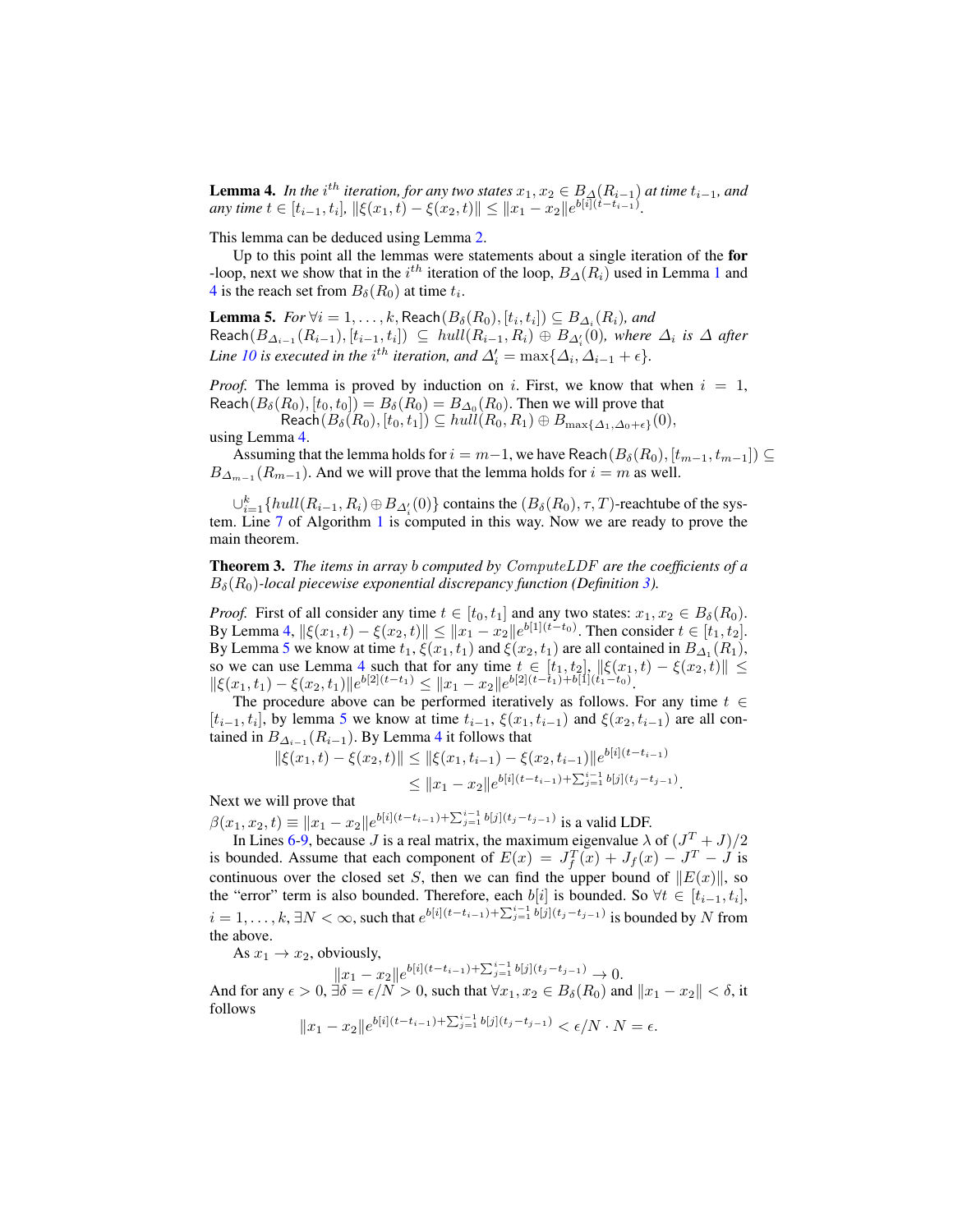So  $\beta(x_1, x_2, t) = ||x_1 - x_2||e^{b[i](t - t_{i-1}) + \sum_{j=1}^{i-1} b[j](t_j - t_{j-1})}$  is a  $B_\delta(R_0)$ -local piecewise discrepancy function and the array b contains the corresponding coefficients.

#### 4.3 Coordinate transformation

In this section, we will discuss the issue that the upper bound of the symmetric part of the Jacobian computed inLines [6-](#page-6-4)[9](#page-6-5) may introduce loss in precision. We propose a a strategy to reduce this loss by first performing a coordinate transformation. Consider a simple linear system:

<span id="page-9-1"></span>
$$
\dot{x} = [0 \ 3; -1 \ 0]x,\tag{4}
$$

which has eigenvalues  $\pm$ √  $3i$  and thus its trajectories oscillate. The symmetric part of the Jacobian is  $[0 \ 1; 1 \ 0]$  with eigenvalues  $\pm 1$ , which gives the exponentially growing discrepancy with  $b = 1$ . In what follows, we will see that a tighter bound can be obtained by first taking a linear transformation of  $x$ . The following is a coordinate trans-formed version of Lemma [4.](#page-7-4) The coordinate transformation matrix P can be any  $n \times n$ real invertible matrix, and the condition number of P is  $||P|| ||P^{-1}||$ .

<span id="page-9-0"></span>**Lemma 6.** In i<sup>th</sup> iteration of the loop, for any  $x_1, x_2 \in B_{\Delta}(R_{i-1})$ , and any  $t \in$  $[t_{i-1}, t_i],$ 

$$
\|\xi(x_1,t) - \xi(x_2,t)\| \le K \|x_1 - x_2\|e^{\tilde{\lambda}_{max}(S)(t - t_{i-1})},
$$

where  $\tilde{\lambda}_{max}(S)$  is the upper bound of  $\frac{1}{2}(\widetilde{J_f}^T(x) + \widetilde{J_f}(x))$  over the set  $S$ ,  $\widetilde{J_f}(x) =$  $PJ_f(x)P^{-1}$ , and K is the condition number of P.

The proof of Lemma [6](#page-9-0) is similar to the proof of Lemma [4](#page-7-4) considering the coordinate transformation. This shows that the distance can be bounded in the same way for the transformed system with a (possibly much smaller )  $\lambda_{max}(S)$  but with an additional multiplicative cost of  $cond(P)$ .

To choose the coordinate transformation matrix, one approach that produces good empirical results is making the Jacobian matrix at the center point a real Jordan form. Let S be the set computed in Line [5](#page-6-2) and J is the Jacobian evaluated at the center  $s_0$  of S. Let  $\tilde{J} = P J P^{-1}$  the real Jordan form and use the matrix P as the coordinate transformation matrix for  $J_f(x)$ . Contraction matrix [\[23\]](#page-15-7) introduces more general coordinate transformation. However, there are no general methods to compute it for nonlinear systems. Choosing a constant matrix as transformation is an implementable approach, and Lemma [6](#page-9-0) applies to any invertible matrix.

In the previous example [\(4\)](#page-9-1), the Jacobian matrix is constant, and the discrepancy function without coordinate transformation is:

$$
\|\xi(x_1,t) - \xi(x_2,t)\| \le \|x_1 - x_2\|e^{t-t_1}.
$$

If we use  $P = [1 \ 3; -]$ 3  $P = \begin{bmatrix} 1 & 3 \\ -\sqrt{3} & \sqrt{3} \end{bmatrix}$  as the coordinate transformation matrix,  $\tilde{J} = PJP^{-1} =$ If we use  $P = \begin{bmatrix} 1 & 3 \\ -\sqrt{3} & \sqrt{3} \end{bmatrix}$ , and the discrepancy function with coordinate transformation is  $\|\xi(x_1, t) - \xi(x_2, t)\| \le \sqrt{3} \|x_1 - x_2\|$ .

$$
\xi(x_1, t) - \xi(x_2, t) \| \le \sqrt{3} \|x_1 - x_2\|.
$$

In practice, the coordinate transformation can be made for longer time interval  $[t_{i-k}, t_i]$ , where  $k > 2$ , to reduce the multiplicative error term  $\prod cond(P[i])$ .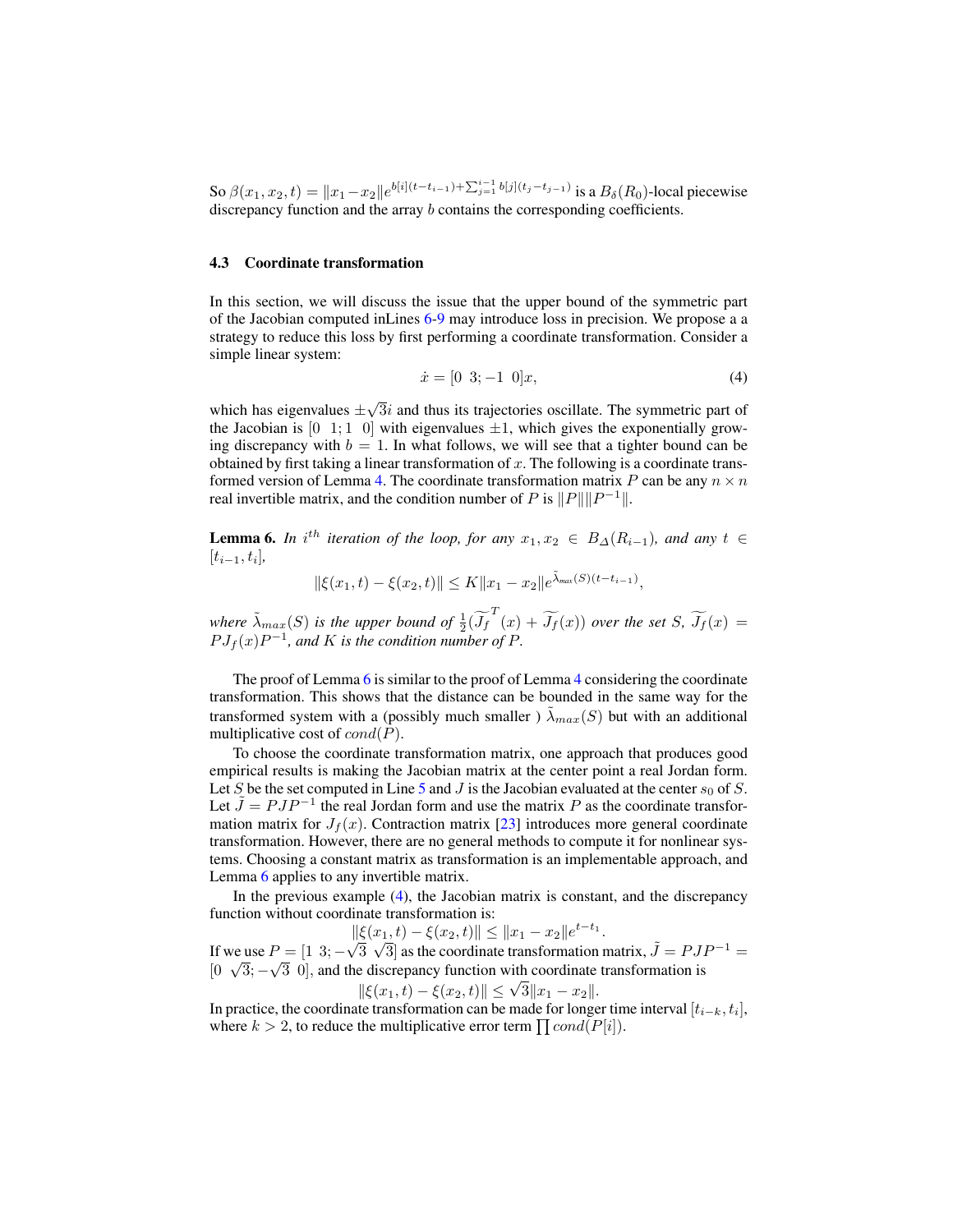# <span id="page-10-0"></span>5 Local Input-State Discrepancy

Large and complex models of dynamical system are created by composing smaller modules or subsystems. Consider a dynamical system A consisting of several interacting subsystems  $A_1, \ldots, A_N$ , that is, the input signals of a subsystem  $A_i$  are driven by the outputs (or states) of some another component  $A_j$ . Let's say that each  $A_i$  is ndimensional which makes  $A$  nN-dimensional. One way of achieving scalable verification of A is to exploit this compositional structure and somehow analyze the component  $A_i$ 's to infer properties of A.

In [\[20\]](#page-15-1), the notion of input-to-state (IS) discrepancy was introduced to address the problem of finding annotations for large models. It is shown that if we can find input-tostate (IS) discrepancy functions for the individual component  $A_i$ , then we can construct a reduced N-dimensional model M such that the executions of M serve as the discrepancy of the overall system. Thus, from IS-discrepancy for the smaller  $A_i$  models and simulations of the  $N$ -dimensional system  $M$ , we are able to verify  $A$ . This has the beneficial side-effect that if the  $A_i$ 's are rewired in a new topology, then only the reduced model changes [\[19\]](#page-15-18). However,[\[20\]](#page-15-1) still assumes that the user provides the ISdiscrepancy for the smaller modules. In this section, we will show the approach used in the previous section can be used to get IS discrepancy function for Lipschitz continuous nonlinear subsystems  $A_i$ . Furthermore, it gives an over-approximation of the reachsets with nondeterministic bounded inputs.

#### 5.1 Defining Local IS Discrepancy

Consider a dynamical system with inputs:

<span id="page-10-1"></span> $\dot{x} = f(x, u)$  (5)

where  $f : \mathbb{R}^n \times \mathbb{R}^p \to \mathbb{R}^n$  is Lipschitz continuous. For a given input signal which is a integrable function  $v : [0, \infty) \to \mathbb{R}^p$ , and an initial state  $x_0 \in \mathbb{R}^n$ , a solution (or trajectory) of the system is a function  $\xi : \mathbb{R}^n \times \mathbb{R}_{\geq 0} \to \mathbb{R}^n$  such that  $\xi(x_0, 0) = x_0$  and for any time  $t \geq 0$ ,  $\dot{\xi}(x,t) = f(\xi(x,t), v(t)).$ 

First, we give the original definition of IS discrepancy function for the system in [\(5\)](#page-10-1). Here U is the set  $\{u \mid u : [0, \infty) \to \mathbb{R}^p\}$  of all input signals.

**Definition 4.** *A pair of uniformly continuous functions*  $\beta : \mathbb{R}_{\geq 0} \times \mathbb{R}_{\geq 0} \to \mathbb{R}_{\geq 0}$  *and*  $\gamma : \mathbb{R}_{\geq 0} \to \mathbb{R}_{\geq 0}$  *is called C-local input-to-state discrepancy if* 

- *(1)*  $\beta$  *is of class*  $\mathcal K$  *with respect to its first argument and*  $\gamma$  *is also of class*  $\mathcal K$ *,*
- *(2) for any pair of initial states*  $x, x' \in C$ *, any pair of input signals*  $u, u' \in U$ *, and*  $t \in \mathbb{R}_{\geq 0}: ||\xi(x,t)-\xi(x',t)|| \leq \beta(||x-x'||,t) + \int_0^t \gamma(||u(s)-u'(s)||)ds.$

For a bounded, compact set  $\mathcal{I} \subseteq \mathbb{R}^p$ . A family of bounded time input signals over I is the set  $U(\mathcal{I}) = \{u | u : [0, T] \to \mathcal{I}\}\$  of integrable functions. We denote Reach $(K, \mathcal{U}(\mathcal{I}), [t_1, t_2])$  as the reachable states of the system from compact set K with input set  $U(\mathcal{I})$  over  $[t_1, t_2]$ . Next, we introduce an inductive definition of IS discrepancy for inputs over compact neighborhoods.

**Definition 5.** Consider compact sets  $K \in \mathbb{R}^n, \mathcal{I} \in \mathbb{R}^p$  and a sequence of time points  $0 = t_0 < t_1 < t_2 < \ldots < t_k = T$ . For any pair of initial states  $x_1, x_2 \in K$ , *any pair of input signals*  $u_1, u_2 \in \mathcal{U}(\mathcal{I})$ *, the*  $(K, \mathcal{U}(\mathcal{I}))$ *-local IS discrepancy function*  $\alpha: K^2 \times \mathcal{U}(\mathcal{I})^2 \times \mathbb{R}_{\geq 0} \to \mathbb{R}_{\geq 0}$  is defined as: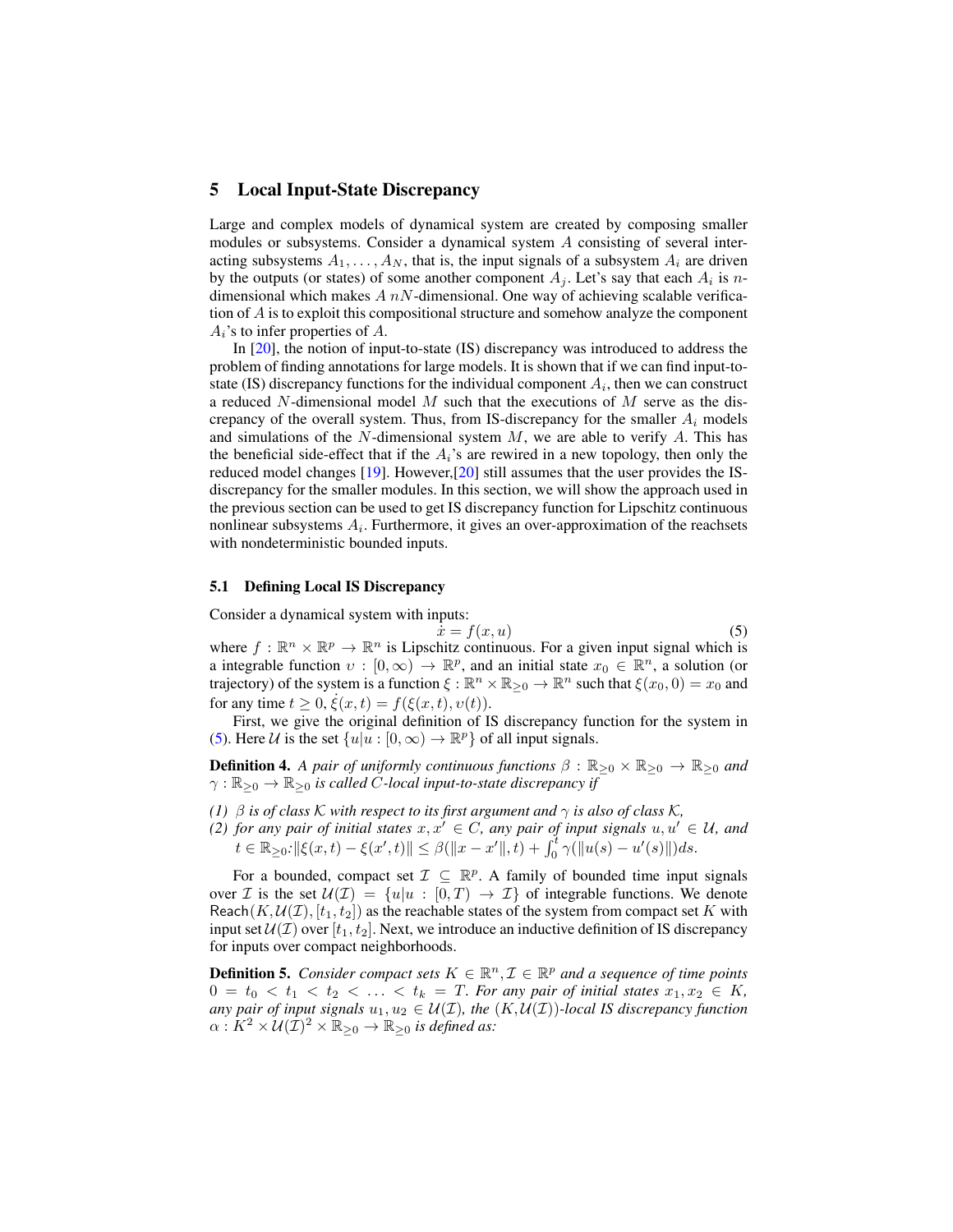$$
\alpha(x_1, x_2, u_1, u_2, t) = \begin{cases} ||x_1 - x_2||, & \text{if } t = t_0, \\ \alpha(x_1, x_2, u_1, u_2, t_{i-1})e^{a[i](t - t_{i-1})} + \\ M[i]e^{a[i](t - t_{i-1})} \int_{t_{i-1}}^t ||u_1(\tau) - u_2(\tau)||d\tau & \text{if } t \in (t_{i-1}, t_i] \end{cases}
$$
\nwhere  $a[1], \ldots, a[k], M[1], \ldots, M[k]$  are real constants.

#### 5.2 Algorithm for Local IS Discrepancy

The approach to find  $(K, U(\mathcal{I}))$ -local IS discrepancy function is similar to  $ComputeLDF$ algorithm, which also uses a **for** -loop to compute the coefficients  $a[i]$  and  $M[i]$ . The only changes are 1) in Line [5](#page-6-2) S should be computed as in Lemma [7,](#page-11-0) 2) in Line [10](#page-6-7)  $\Delta$ should be updated as in Lemma [9.](#page-11-1) Next we illustrate this process in more detail. First, we use Lipschitz constant to get a coarse over-approximation of  $\mathsf{Reach}(K,\mathcal{U}(\mathcal{I}),[t_{i-1},t_i])$ parallel to Lemma [1.](#page-6-3) Let  $l = dia(\mathcal{I})$ .

<span id="page-11-0"></span>**Lemma 7.** In i<sup>th</sup> iteration of the for *-loop*, Reach $(B_\Delta(R_{i-1}), \mathcal{U}(\mathcal{I}), [t_{i-1}, t_i]) \subseteq S$ , *where*  $S = \hbarull(R_{i-1}, R_i) \oplus B_{\Delta'}(R_i)$  *and*  $\Delta' = (\Delta + \epsilon)(e^{L_f \tau_i}) + lL_f e^{L_f \tau_i} \tau_i$ ,  $\tau_i =$  $t_i - t_{i-1}.$ 

Two trajectories starting from  $x_1, x_2 \in \mathbb{R}^n$  at  $t_{i-1}$ , with  $u_1, u_2 \in \mathcal{U}(\mathcal{I})$  as inputs respectively, their distance at time t,  $\|\xi(x_1,t) - \xi(x_2,t)\| \leq ||x_1 - x_2|| (e^{\tilde{L}_f(t-t_{i-1})}) +$  $L_f e^{L_f(t-t_{i-1})} \cdot \int_{t_{i-1}}^t \|u_1(\tau) - u_2(\tau)\| d\tau$ . The lemma directly follows this inequality.

Next we give a one step IS discrepancy function in Lemma [9.](#page-11-1) Before proving it, we need another generalized form of mean value theorem:

**Lemma 8.** For any continuous and differentiable function  $f : \mathbb{R}^n \times \mathbb{R}^p \to \mathbb{R}^n$ ,  $f(x +$  $r, u + w) - f(x, u) =$  $\left(\int_0^1 J_x(x+sr,u+w)ds\right)r+\left(\int_0^1 J_u(x,u+\tau w)d\tau\right)w$ , where  $J_x = \frac{\partial f(x,u)}{\partial x}$  and  $J_u = \frac{\partial f(x, u)}{\partial u}$  are the Jacobian matrices of f with respect to x and u.

*Proof.* The lemma follows by writing  $f(x + r, u + w) - f(x, u) = f(x + r, u + w) - f(x, w)$  $f(x, u + w) + f(x, u + w) - f(x, u)$  and then invoking Lemma [2.](#page-7-1)

<span id="page-11-1"></span>**Lemma 9.** *Consider the*  $i^{th}$  *iteration of the loop for a dynamic system* [\(5\)](#page-10-1)*. Let*  $x, x' \in$  $B_{\Delta}(R_{i-1})$ , and  $\xi(x,t)$ ,  $\xi(x',t)$  be the trajectories starting from x and x' with input  $u_1(t), u_2(t) \in U(\mathcal{I})$  *respectively, where*  $t \in [t_{i-1}, t_i]$ *. Then,* 

<span id="page-11-2"></span>
$$
\|\xi(x,t) - \xi(x',t)\| \le \|x - x'\| e^{a(t-t_{i-1})}
$$
  
+ 
$$
Me^{a(t-t_{i-1})} \int_{t_{i-1}}^{t} \|u_1(\tau) - u_2(\tau)\| d\tau,
$$
 (6)

 $J_{t_{i-1}}$ <br>where  $a = \lambda_{max}(S) + \frac{1}{2}$ ,  $\lambda_{max}(S)$  is the upperbound of the eigenvalues of the sym*metric part of*  $J_x$  *over*  $S$ , and  $M = \max_{x \in S} (||J_u(\xi(x, t), u)||)$ .  $u \in \mathcal{U}(\mathcal{I})$ 

To prove Lemma [9,](#page-11-1) we will use Lemma [8](#page-11-2) and the detailed proof can be found in [\[14\]](#page-15-19).

Using Lemma [9](#page-11-1) to get the coefficients  $a[i]$  and  $M[i]$  in each time interval  $[t_{i-1}, t_i], i =$  $1 \ldots, k$ , we will have: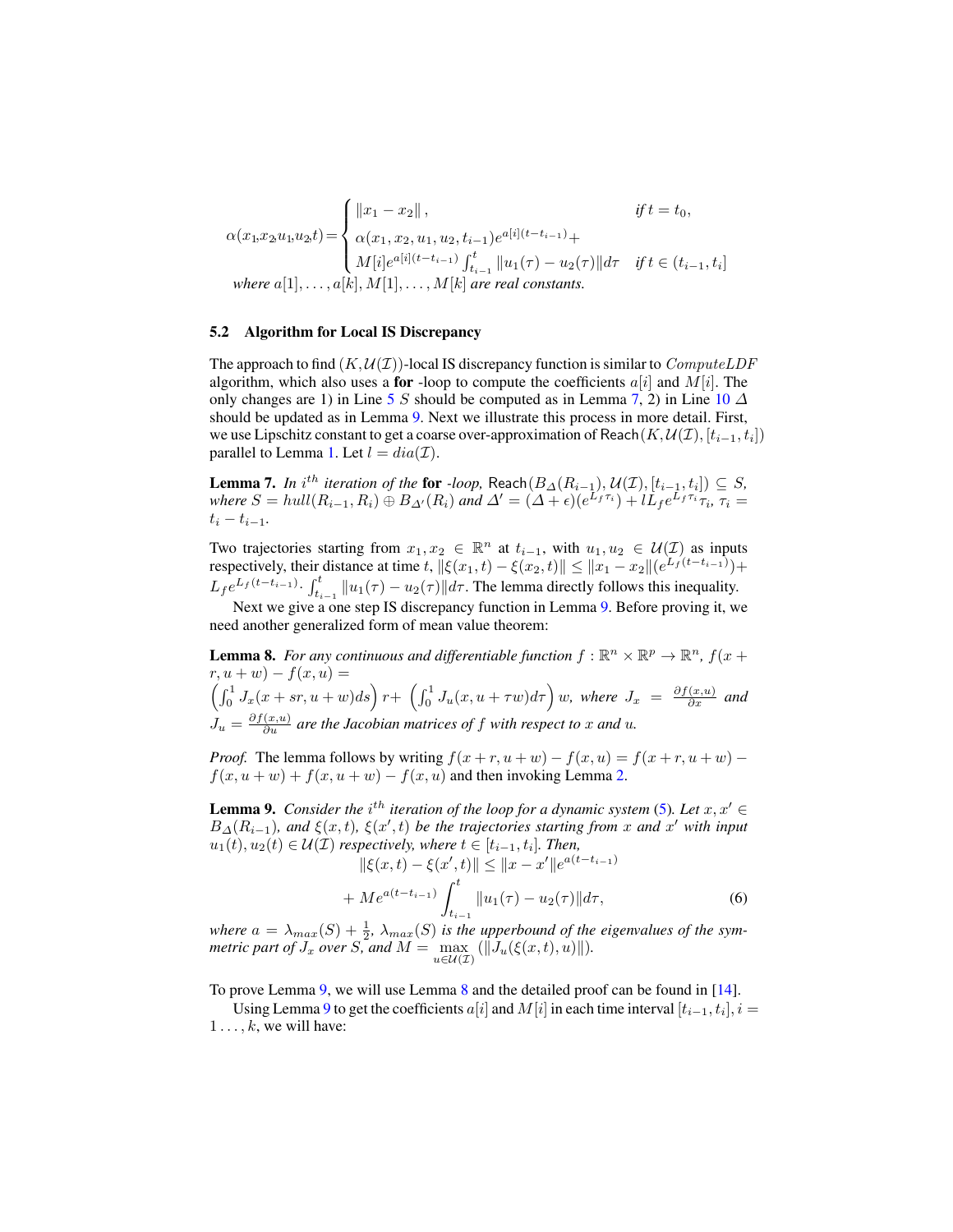**Theorem 4.** *The items in array* a and M are a coefficients of the  $(K, \mathcal{U}(\mathcal{I}))$ *-local IS discrepancy function for the system* [\(5\)](#page-10-1)*.*

This theorem enables us to compute the  $(K, \mathcal{U}(\mathcal{I}))$ -local IS discrepancy function for each subsystem  $A_i$ . Although in the original definition we assume the IS discrepancy function is valid for any input signals  $u_1, u_2 \in \mathcal{U}$ , in practice  $A_i$  can only take  $A_i$ 's outputs or states as inputs, which is bounded. Thus, [\[20\]](#page-15-1) can still use  $(K, \mathcal{U}(\mathcal{I}))$ -local IS discrepancy function computed by this approach. Furthermore, the  $(K, \mathcal{U}(\mathcal{I}))$ -local IS discrepancy function here can over-approximate the reachset of the systems in [\(5\)](#page-10-1) with the input  $u$  being chosen nondeterministically in some compact set.

# 6 Experimental Evaluation

We have implemented the verification Algorithm [1](#page-5-1) and the *ComputeLDF* subroutine with coordinate transformations in Matlab. The implementation and the examples are available from [\[14\]](#page-15-19). For simulation we use Matlab's built-in ODE solver. The Jacobian matrix, an upper bound of the Lipschitz constant are given as inputs. In addition, the function to do the term-wise maximization of the error matrix is also given as inputs (see Section [4.2\)](#page-6-8). We use the absolute error for ODE solver as the error bounds for simulation. The results presented here are based on experiments performed on an Intel Xeon V2 desktop computer.

Comparison with other tools. We compare the performance of our algorithm with two other tools, namely, Flow\* [\[6\]](#page-15-12) and HyCreate [\[26\]](#page-15-20), for safety verification problem of nonlinear dynamical systems. We use seven benchmarks which are shown in Table [1](#page-13-0) with time bound  $T = 10s$ . Flow\* uses Taylor models for approximating reachtubes from a set of initial states. Currently, it returns "Safe" or "Unknown", but not "Unsafe". HyCreate uses the face-lifting approach of [\[8\]](#page-15-21) and provides a intuitive interface for creating models.

Vanderpol, CoupledVanderpol, JetEngine, and Brusselator are commonly used, lowdimensional, nonlinear benchmarks. Sinusoidal tracking [\[25\]](#page-15-22) is a 6 dimensional nonlinear designed as a frequency estimator. The Lorenz Attractor (row 7) is a well known chaotic dynamical system. Robot arm is a 4 dimensional nonlinear system described in  $[3]$ . The Helicopter is a high dimension linear model of a helicopter system from  $[16]$ . In row 10 and 11, we increase the time bound of the fixed-wing model to  $T = 50$  and  $T = 100$  respectively and the results show that the algorithm scales reasonably for longer time horizons. Columns (#Sim) and (LDF) are the results of the proposed algorithm ComputeLDF with coordinate transformation. More results of the algorithm without coordinate transformation can be found in [\[14\]](#page-15-19).

Flow\* and HyCreate generate a single over-approximation of the reachtube from the initial set independent of the safety property. While our algorithm will refine the initial sets when the reachtube intersects with the unsafe set. In all of these benchmarks, we make the unsafe set close to the reachtubes, to make the models safe yet it needs a lot of refinements to arrive at that conclusion. Overall, the proposed approach with coordinate transformation outperformed others in terms of the running time, especially in high dimensional benchmarks. The "TO" in the table means the algorithm timed out at 30 minutes. Of course, our implementation requires the users to give the symbolic expression of the Jacobian matrix and term-wise maximization functions, while Flow\*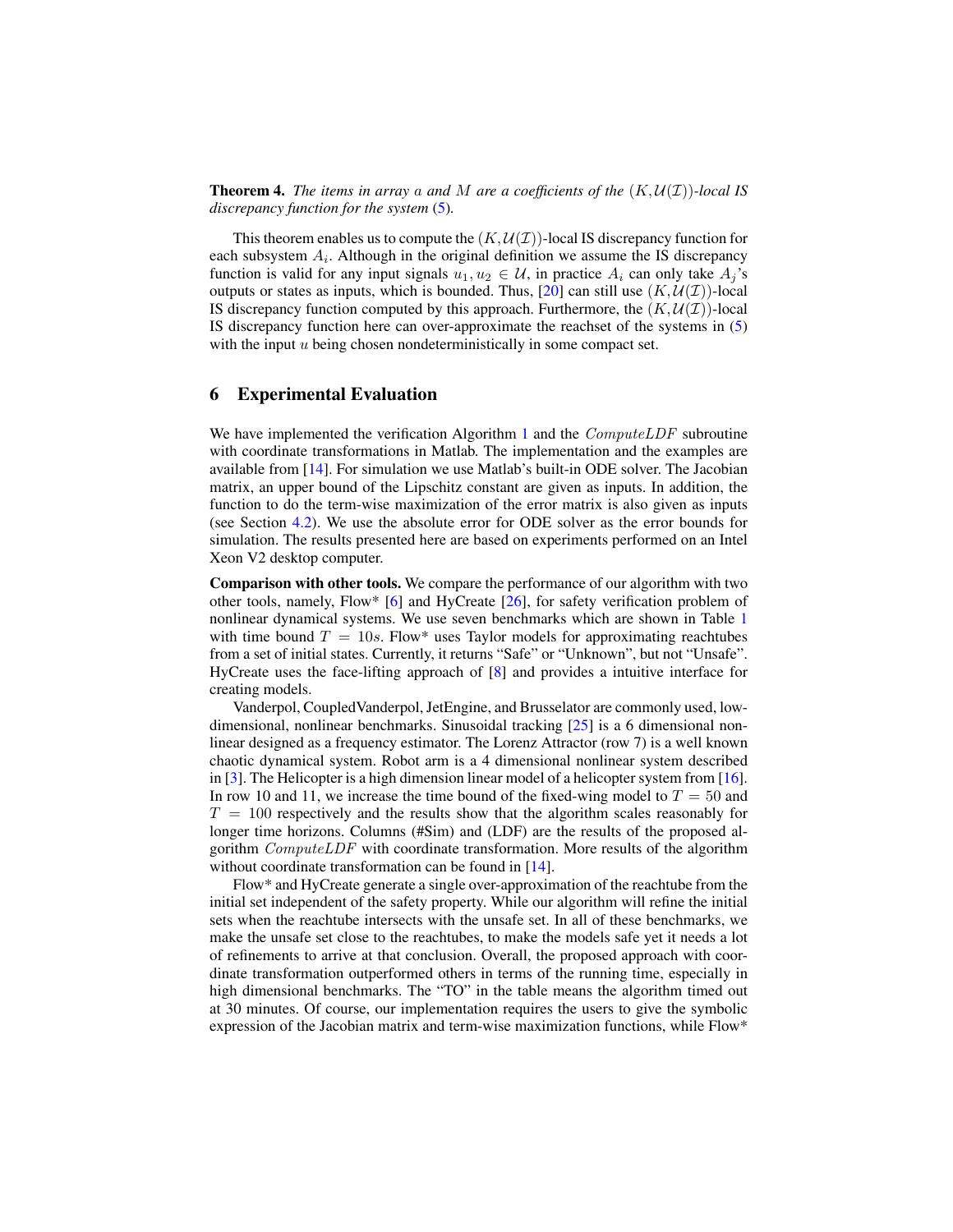<span id="page-13-0"></span>Table 1: Safety verification for benchmark examples. dim: dimension of the model;  $\delta$ : diameter of the initial set; U: unsafe set; #Sim: number of simulations with coordinate transformation; LDF: runtime of our implementation (with coordinate transformation) in secs.

|                | example                  | dim            | $\delta$ | U       | #Sim | LDF(s) | flow <sup>*</sup> (s) | HvCreate(s) |
|----------------|--------------------------|----------------|----------|---------|------|--------|-----------------------|-------------|
| 1              | Vanderpol                | 2              | 0.5      | x > 2.0 | 9    | 0.378  | 11.2                  | 2.776       |
| $\overline{c}$ | <b>Brusselator</b>       | 2              | 0.5      | x > 1.3 | 21   | 1.01   | 11.8                  | 1.84        |
| 3              | Jet Engine               | 2              | 0.4      | x > 2.0 | 5    | 0.353  | 8.74                  | 5.54        |
| 4              | Robot arm                | $\overline{4}$ | 0.5      | x > 2.5 | 81   | 4.66   | 169                   | >300        |
| 5              | CoupledVanderpol         | $\overline{4}$ | 0.5      | x > 2.5 | 41   | 2.21   | 93                    | 49.8        |
| 6              | Sinusoidal Tracking      | 6              | 0.5      | x>10    | 185  | 13.2   | 258                   | >300        |
| 7              | Lorenz Attractor         | 3              | 0.02     | x > 1e4 | 570  | 13.99  | 53.4                  | <b>TO</b>   |
| 8              | Fixed-wing UAV $(T=10)$  | 7              | 3        | x > 39  | 321  | 20.8   | TO                    | TO          |
| 9              | Helicopter               | 28             | 0.02     | x > 4   | 585  | 67.7   | TO                    | TO          |
| 10             | Fixed-wing UAV $(T=50)$  | 7              | 3        | x > 39  | 321  | 99.8   | <b>TO</b>             | TO          |
| 11             | Fixed-wing UAV $(T=100)$ | 7              | 3        | x > 39  | 321  | 196    | TO                    | TO          |
|                |                          |                |          |         |      |        |                       |             |

and HyCreate just needs the differential equations. Moreover, our implementation currently handles only nonlinear dynamical systems, and both Flow\* and HyCreate can handle hybrid systems.

Properties of LDF. We explore the behavior of the algorithm with respect to changes in the relative positions of the initial set and the unsafe set. We use the nonlinear model of the Robot arm system. We fix the point  $[1.5, 1.5, 0, 0]$  as the center of the initial set and  $T = 10$  seconds as the time bound, and vary the diameter of the initial set ( $\delta$ ) and the unsafe set ( $\mathbb{U}$ :  $\theta > c$ ), where  $\theta$  is the angle of the arm. The number of simulations used by the algorithm with coordinate transformation (#Sim), the diameter of the reach tube at the final time  $T$  (dia), and the total running time (RT) are shown in Table [7.](#page-14-3)

From the first 4 rows in the Table, we see the expected behavior that for a fixed unsafe set, the diameter of the Reachtube decreases with decreasing  $\delta$ . This corresponds to the property that the discrepancy function  $\beta(x, x', t)$  goes to 0 as the initial points  $x \to x'$ , and therefore the error in the reachability computation decreases monotonically with the diameter of the initial set. Rows 3 and 5-6 show that if we fix the size of the initial set, then as the unsafe set comes closer to the actual reachtube, the number of simulations increases and therefore the running time increases until the system becomes unsafe. As more refinements are made by the algorithm, the accuracy (measured by the diameter of the reachtube) improves. Similar trend is seen in rows 7-8, the algorithm will need more refinements to find a counter example that shows unsafe behavior, if the unsafe set is close to the boundary of the reachtube.

Next, we explore the behavior of the algorithm (with coordinate transformation) with large initial sets. We use the 7 dimensional model of a fixed-wing UAV. The initial sets are defined as balls with different radii around a center point [30, 980, 0, 125, 0, 0, 30.4] and  $\delta$  in the first column is the diameter of the initial sets. The unsafe set is defined as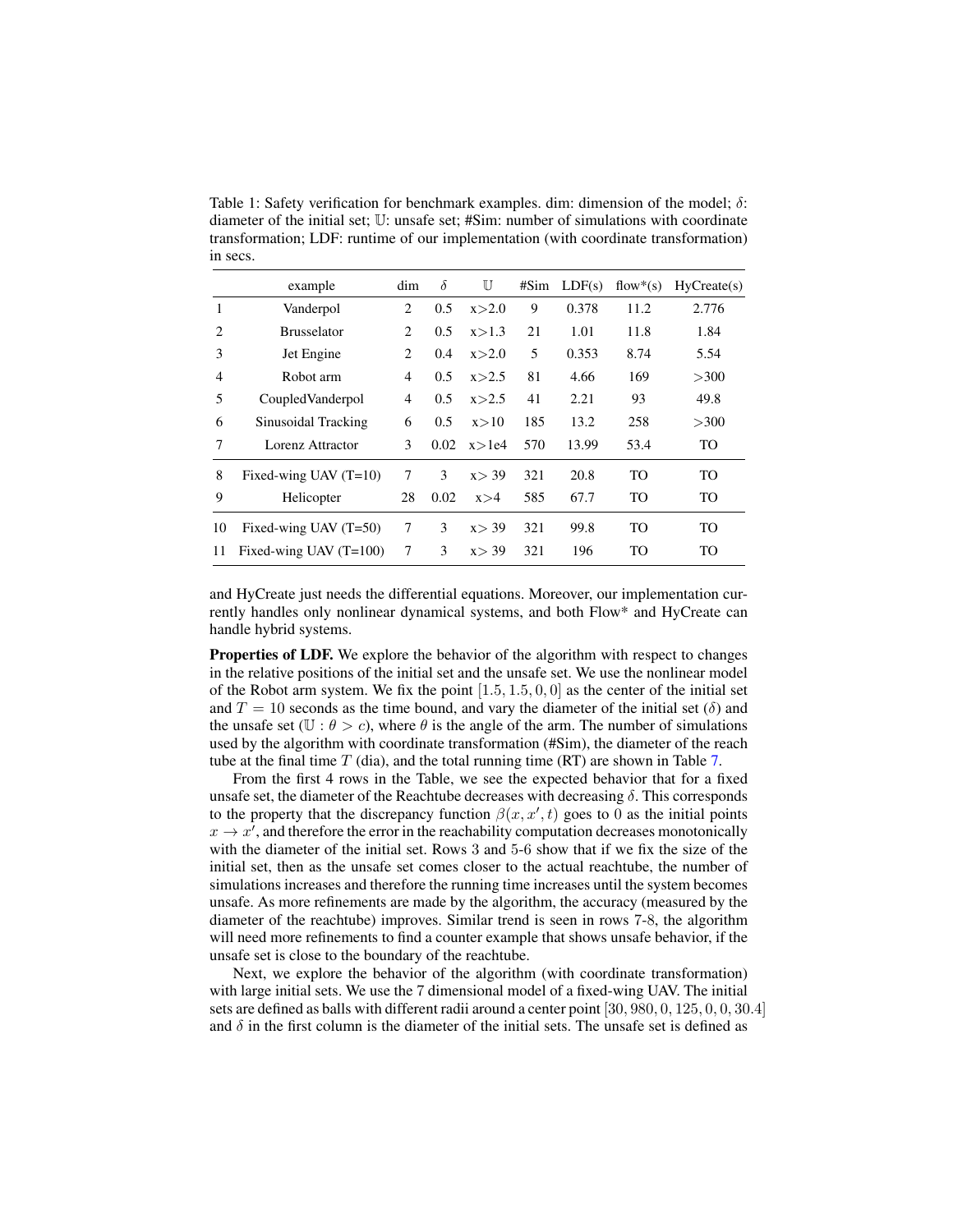$H > c$ , where H is the thrust of UAV. The time horizon is fixed at  $T = 10$  seconds. As shown in Table [3,](#page-14-4) our algorithm can handle large initial set and high dimension systems. Although it may need many simulations (24001 covers), the algorithm terminates in 30 mins. All the results of this table are safe.

# 7 Conclusions and Future Work

In this paper, we present an algorithm  $ComputeLDF$  to compute local discrepancy functions, which is an upperbound of the distance between trajectories starting from an initial set. The algorithm computes the rate of trajectory convergence or divergence for small time intervals and gives the rate as coefficients of a continuous piecewise exponential function. The local discrepancy we compute satisfies the definition of discrepancy function, so the verification algorithm using  $ComputeLDF$  as a subroutine is sound and relatively complete. We also provide a coordinate transformation method to improve the estimation of rates. Furthermore, we extend the algorithm to compute input-to-state discrepancy functions. ComputeLDF has been successfully used to safety verify several complex nonlinear systems like powertrain control system. In the future, we plan on using more rigorous ODE solvers like [\[5\]](#page-15-16) and embedding the algorithm in verification tools like C2E2 [\[11\]](#page-15-0) for safety verification of hybrid systems.

|                | δ | U                                         |        | saftey #Sim dia $RT(s)$      |  |
|----------------|---|-------------------------------------------|--------|------------------------------|--|
|                |   | 1 0.6 $\theta > 3$                        | safe   | 17 5.6e-3 0.948              |  |
|                |   | 2 0.3 $\theta > 3$                        | safe   | 9 2.6e-3 0.610               |  |
| 3              |   | 0.2 $\theta > 3$                          | – safe | 5 1.8e-3 0.444               |  |
| 4              |   | $0.1 \quad \theta > 3$                    | safe   | $1 \quad 1.5e-3 \quad 0.271$ |  |
| 5 <sup>7</sup> |   | 0.2 $\theta > 2.5$ safe                   |        | $9\quad 1.7e-3\;0.609$       |  |
| 6              |   | $0.2 \theta > 2.15$ safe 161 9.2e-4 6.705 |        |                              |  |
|                |   | 7 0.2 $\theta$ > 2.14 unsafe 45 N/A 1.997 |        |                              |  |
| 8              |   | 0.2 $\theta$ >2.1 unsafe 1 N/A 0.267      |        |                              |  |

 $\delta$  U #Sim RT(s) 1  $50 H > 400 24001 1518$ 2 46  $H > 400$  6465 415 3  $40 H > 400$  257 16.33 4  $36 H > 400$  129 8.27 5 20  $H > 400$  1 0.237

<span id="page-14-3"></span>Table 2: Safety verification for a robot arm with different initial states and unsafe sets. safety: safety result returned by verification algorithm;

# <span id="page-14-4"></span>Table 3: Safety verification for a fixed-wing UAV with large initial sets.

### References

- <span id="page-14-1"></span>1. M. Althoff, O. Stursberg, and M. Buss. Reachability analysis of nonlinear systems with uncertain parameters using conservative linearization. In *CDC*, pages 4042–4048, 2008.
- <span id="page-14-0"></span>2. D. Angeli. A lyapunov approach to incremental stability properties. *IEEE Trans. Autom. Control*, 47(3):410–421, 2002.
- <span id="page-14-2"></span>3. D. Angeli, E. D. Sontag, and Y. Wang. A characterization of integral input-to-state stability. *IEEE Trans. Autom. Control*, 45(6):1082–1097, 2000.